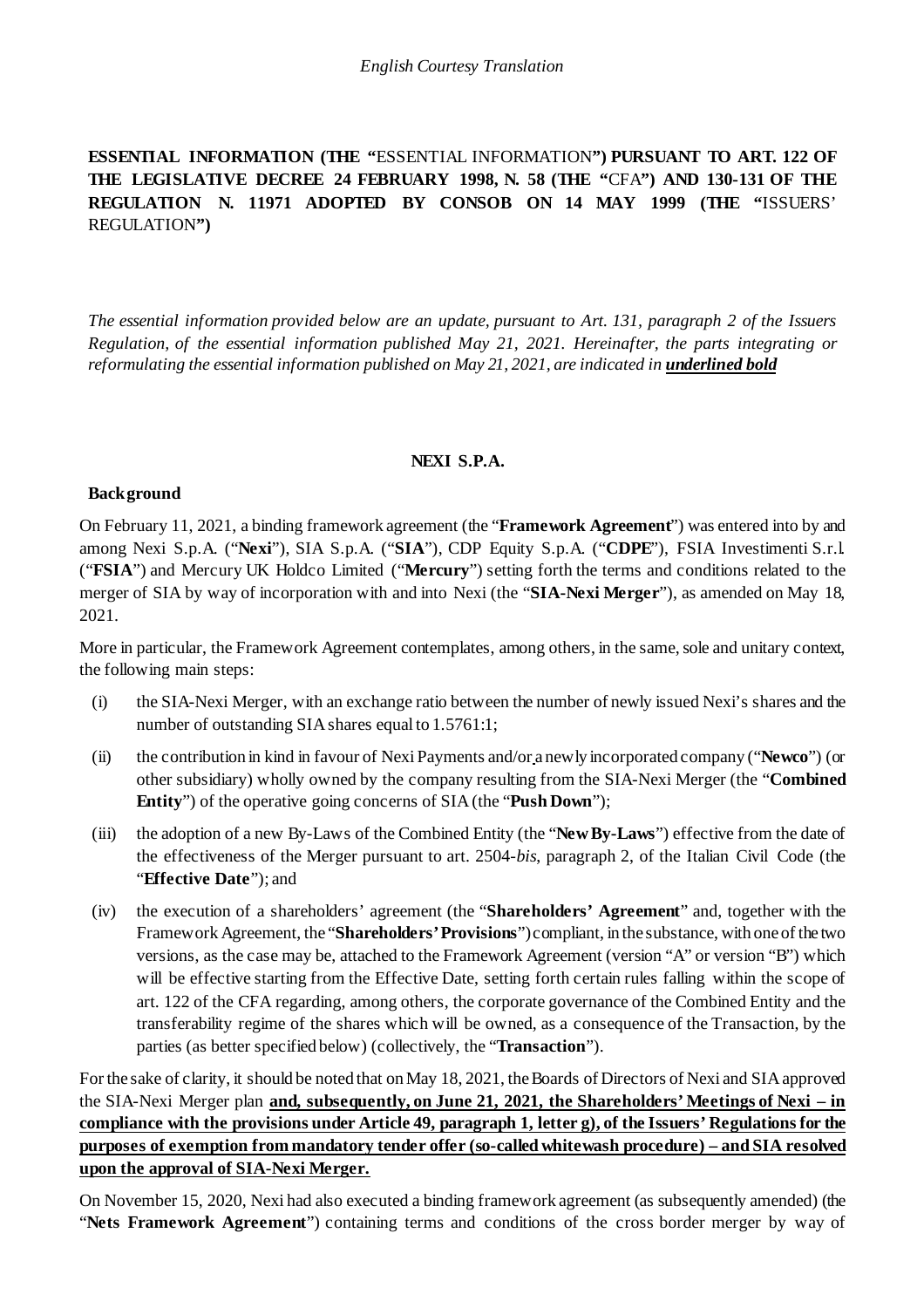incorporation of Nets TopCo 2 S.à r.l., a company established under Luxembourg law, with registered office at boulevard F.W. Raiffeisen, L 2411, Luxembourg, Grand Duchy of Luxembourg, number of registration with the Luxembourg Trade and Companies Register B218549 ("**Nets**") in Nexi (the "**Nets-Nexi Merger**" and, jointly with the SIA-Nexi Merger, the "**Mergers**"). On the same date, Evergood H&F Lux S.à r.l. (the "**H&F Investor**"), AB Europe (Luxembourg) Investment S.à r.l, ("**AB Europe**"), Eagle (AIBC) & CY SCA ("**Eagle SCA**" and, together with AB Europe, the "**AB Investors**"; the AB Investors, together with the H&F Investor, the "**Nets Investors**") and Mercury UK Holdco Limited ("**Mercury**") entered into a shareholders' agreement, governed by English law, aimed at, *inter alia*, regulating, in the context of the Nets-Nexi Merger, the governance of Nexi and the limitation to the transferability of the Nexi's shares, as already made public pursuant to the applicable laws and regulations (the "**Nets Shareholders'Agreement**").

In light of the above and taking into account the possible changes to the Combined Entity's shareholding, also in relation to the timeline of effectiveness of the Mergers (please see *infra*), as anticipated, two different versions of the Shareholders' Agreement (both attached to the Framework Agreement as amended on May 18, 2021) have been prepared: (i) the version "A", **that will be executed** by CDPE, FSIA, Mercury and the Nets Investors, on the Effective Date (the "**A Agreement**"), and (ii) the version "B", which **would have been executed** only by CDPE, FSIA and Mercury, if on the Effective Date the Nets-Nexi Merger **had not been yet completed** (the "**B Agreement**").

For the sake of clarity, please note that on February 11, 2021 the Nets Investors signed a commitment letter, whereby they undertook to execute the AAgreement upon the occurrence ofthe Nets-Nexi Merger.

**Moreover**, please consider that, in light of the impact of the Nets-Nexi Merger on the ownership structure of Nexi, the Framework Agreement contemplates the possibility, granted to CDPE only, to procure that – for the purpose of neutralizing or mitigating the dilutive effect on its perspective equity stake in the Combined Entity, as a consequence ofthe consummation of the Nets-Nexi Merger – the extraordinary shareholders'meeting of SIA resolves on a share capitalincrease to be offered in option to all shareholders of SIA (the "**SIA Capital Increase**") for a maximum amount that would allow same shareholders of SIA, should the SIA Capital Increase be subscribed and paid-in in full, to hold at closing an aggregate equity stake representing a percentage not higher than 30.08% of the share capital of the Combined Entity; it being understood that in any case, as a consequence of the subscription of the SIA Capital Increase by CDPE and FSIA, these latter cannot, jointly, hold an aggregate equity stake representing a percentage higher than 25.0005% of the Combined Entity's share capital. The subscription price of the SIA Capital Increase will be determined by the Board of Directors of SIA with the support of an independent financial advisor, on the basis of an *ad hoc* formula agreed in the FrameworkAgreement linked to the market value of Nexi's shares, calculated with the methodologies of the volume weighted average market price.

# **Finally, it should be noted that, on June 30, 2021, all the conditions precedent provided for in the Nets Framework Agreement were fulfilled and, consequently, on July 1, 2021, the Nets-Nexi Merger became effective. As a consequence of the above, as anticipated, on the Effective Date, CDPE, FSIA, Mercury and the Nets Investors will enter into A Agreement.**

**Following the effectiveness of the Nets-Nexi Merger, however, an update of this Essential Information shall be provided exclusively in relation to the number of voting rights related to the shares granted in the Shareholder' Provisions and the relevant percentages, pursuant to Article 131, paragraph 2 of the Issuers' Regulations.**

Pursuant to art. 93 of the CFA, Mercury currently controls Nexi, holding, on the date of this Essential Information, no. **123,614,068** ordinary shares with voting rights representing approximately **11.95**% of the outstanding share capital of Nexi. The Shareholders' Provisions do not grant to any person, individually, the possibility to exercise the control on Nexi / the Combined Entity pursuant to art. 93 of the CFA.

# **1. Type of shareholders'agreement**

The Framework Agreement contains, among others, certain provisions falling within the scope of art. 122, paragraphs 1 and 5, let. b), of the CFA, which are described in this Essential Information.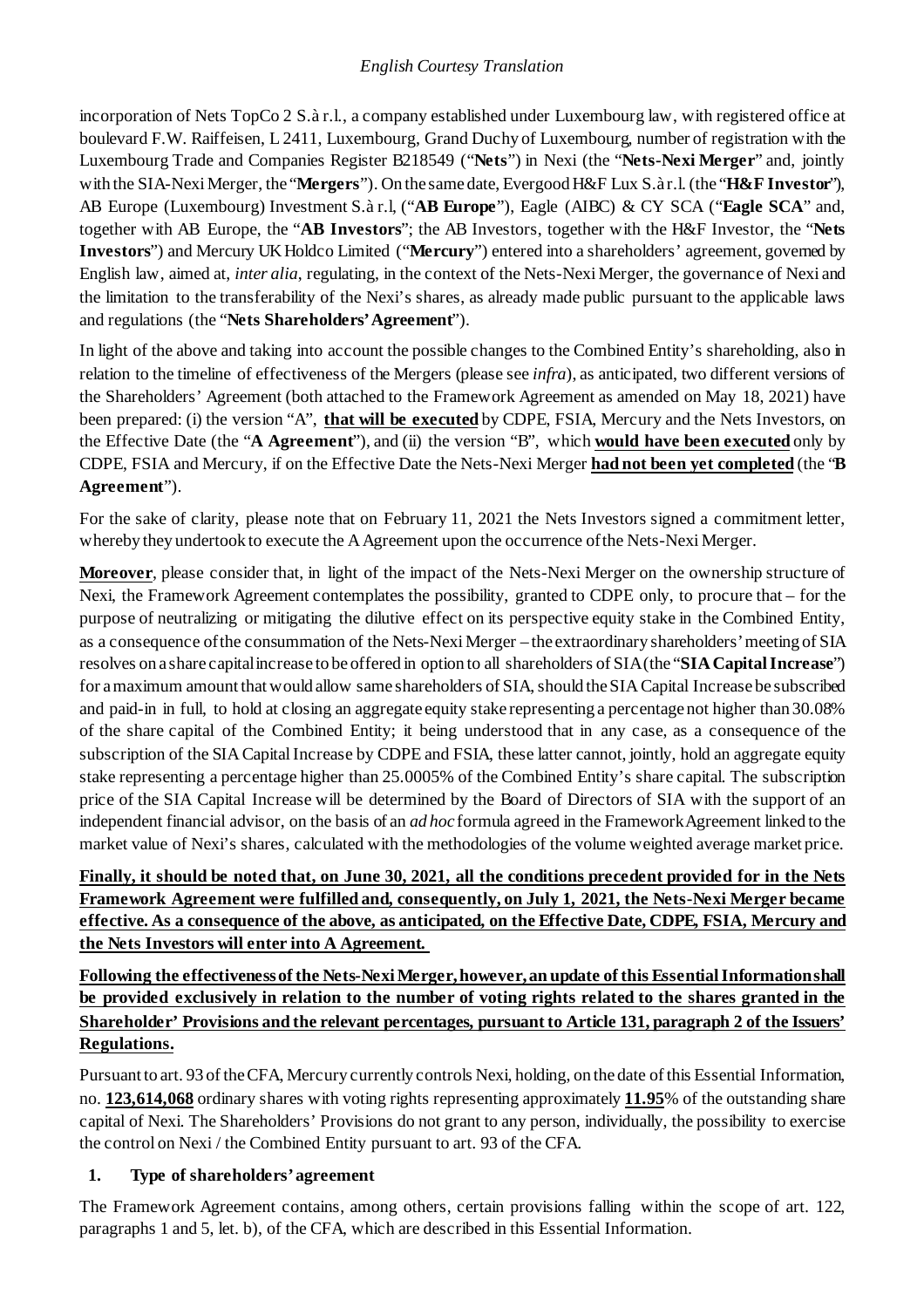The Shareholders' Agreement contains provisionsfalling within scope of art. 122, paragraphs 1 and 5, let. a), b), c) and d) of the CFA, which are also described in this EssentialInformation.

## **2. Company whose financial instruments are object of the Shareholders'Provisions**

The company whose financial instruments are object of the Shareholders' Provisions is Nexi S.p.A., a company with registered office at Corso Sempione no. 55, Milan, number of registration with the Companies' Register of Milan, Monza Brianza, Lodi and TaxCode 09489670969 andVAT number 10542790968, whose ordinary shares are admitted to negotiation on the "*Mercato Telematico Azionario*" organised and managed by Borsa Italiana S.p.A.

In particular, the Shareholders' Provisions refer to all shares of Nexi held by Mercury, currently equal to no. **123,614,068** and representing approximately **11.95**% of the current share capital of Nexi, over which, as of the date of this Essential Information, Mercury exercises control pursuant to article 93 of the CFA.

Moreover, please note that, at the Effective Date, CDPE and FSIA will come to hold a participation not higher than 25.0005% of the Combined Entity's share capital, and Mercury will continue to hold no. **123,614,068** shares, subject to dilution in terms of percentage of participation as a consequence of the effectiveness of the SIA-Nexi Merger. In addition, **on** the Effective Date, as a consequence of the execution of AAgreement and limitedly to same, Nexi'sshares held by the Nets Investors as a result of the closing of the Nets-Nexi Merger, will be object of A Agreement.

In thisregard, itshould be noted, for the sake of completeness, that as of the date of this communication, **following the effectiveness of the Nets-Nexi Merger,** with reference to the SIA-Nexi Merger, the following scenarios (as described below), may occur,namely:

- (i) that the completion of theSIA-Nexi Merger would take place after the effective date of the Nets- Nexi Merger and following the subscription and paying-in of the SIA Capital Increase for a maximum amount such asto allow CDPE and FSIA, in the event of full subscription of the SIA Capital Increase without the other minority shareholders of SIA subscribing to the SIACapital Increase, pro-rata, to hold at the date of closing an aggregate shareholding representing a percentage not exceeding 25.0005% of the share capital of the Resulting Entity (the "Scenario A"); **or**
- (ii) that the completion of the SIA-Nexi Merger takes place after the effective date of the Nets-Nexi Merger, and CDPE elects not to call for the SIA Capital Increase (the "ScenarioB").

In view of the above, the following tables show the percentages of shareholdings which will be held in the Combined Entity's corporate capital by each of the Parties following the completion of the SIA- Nexi Merger on a pro forma basis, on the basis of the currently available information<sup>[1](#page-2-0)</sup>, respectively, under Scenario A and Scenario [B2](#page-2-1)**.**

| <b>Shareholders</b>                       | Scenario A and related % on share capital |
|-------------------------------------------|-------------------------------------------|
| CDPE and FSIA                             | $25.0\%$ (**)                             |
| Mercury UK Holdco Ltd.                    | 8.6%                                      |
| Evergood H&F Lux S.àr.l.                  | <u>17.9%</u>                              |
| AB Europe (Luxembourg) Investment S.àr.1. | 3.6%                                      |
| Eagle (AIBC) & CYSCA                      | 5.5%                                      |
| Total                                     | 60.6%                                     |

(\*\*) This aggregate picture is provided because the shareholding is held by Cassa Depositi e Prestiti S.p.A. indirectly, through CDPE and FSIA.

<span id="page-2-0"></span><sup>&</sup>lt;sup>1</sup> The calculation is based on the exchange ratio envisaged in the Nets-Nexi Merger plan and on the exchange ratio envisaged in the SIA-Nexi Merger plan and on the assumptions that: (i) the shareholdings in Nexi remain unchanged until that date, (ii) the shareholdings of the Nets shareholders in Nets Topco 2 S.à r.l. do not change prior to the effectiveness of the Nets-Nexi Merger, (iii) the shareholdingsof SIA shareholders remain unchanged prior to the effectiveness of the SIA-Nexi Merger and (iv) no Nexi share is issued by Nexi to service certain contractual eam-out mechanisms provided for in the<br>fram ework agreement govern provided for Scenario A (i.e. the Scenario under which, following the completion of the Nets-Nexi Merger and prior to the completion of the SIA-Nexi Merger, CDPE elects to call for the SIA Capital<br>Increase and CDPE (indivi

<span id="page-2-1"></span> $2$  For the sake of completeness, it should be noted that, pending the SIA-Nexi Merger, a resolution was passed for the non-proportional partial demerger of FSIA in favour of PSIA S.r.l., a company wholly owned by Poste Italiane (curent sharcholder of FSIA with a 30% interes in its share capital). It is envisaged that following the completion of the demerger, which could take effect priorto or concurrently with the SIA witc in turn have as its sole asset ashareholding equal to 172% (seventeen point two percent) of the share capital of SIA prior to the SIA-NexiMerger.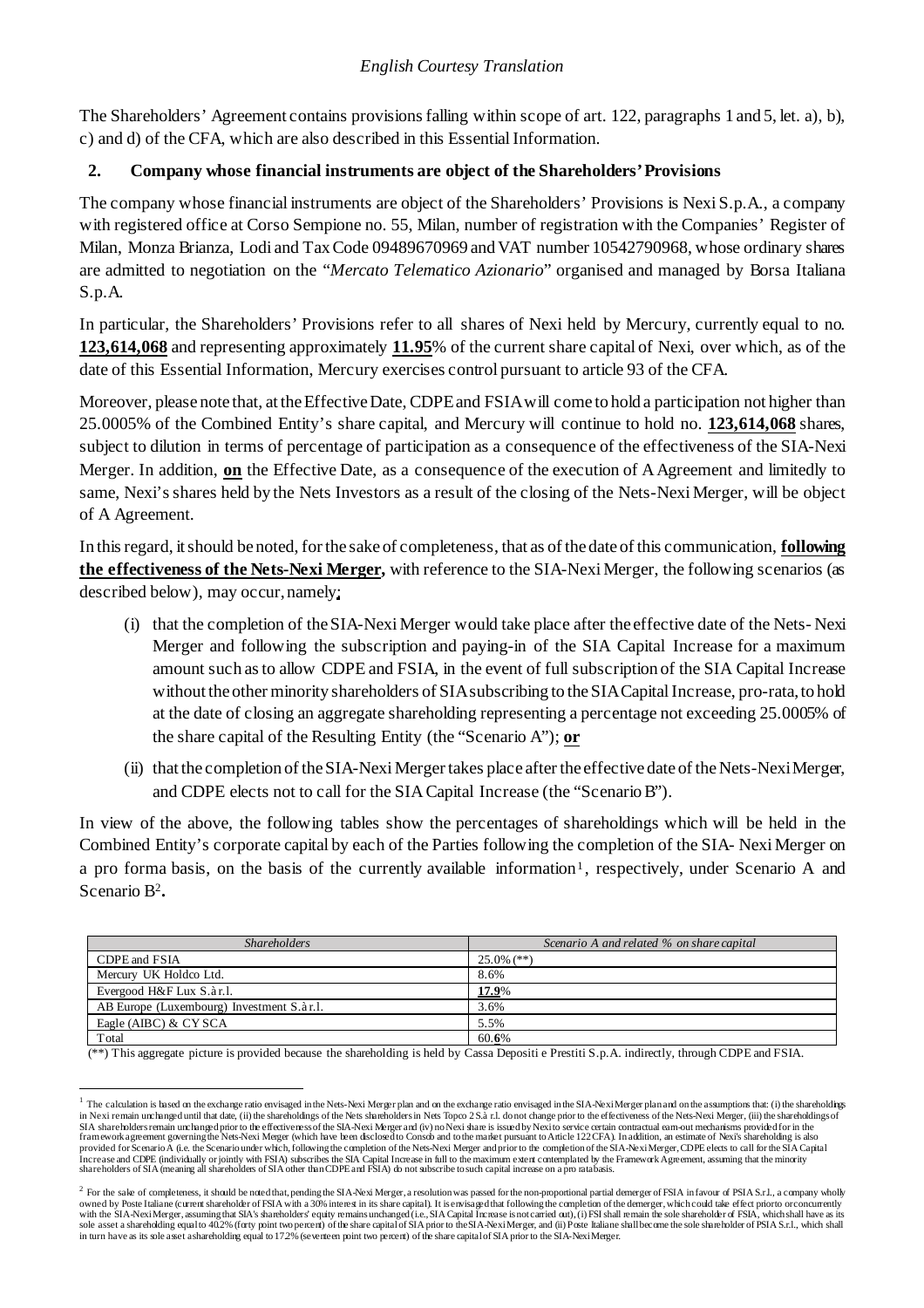| <b>Shareholders</b>                       | Scenario B and related % on share capital |
|-------------------------------------------|-------------------------------------------|
| CDPE and FSIA                             | 17.2% $(**)$ , of which:                  |
|                                           | 5.3% of CDPE e                            |
|                                           | 11.9% of FSIA                             |
| Mercury UK Holdco Ltd.                    | 9.5%                                      |
| Evergood H&F Lux S.àr.l.                  | 19.7%                                     |
| AB Europe (Luxembourg) Investment S.àr.1. | 4%                                        |
| Eagle (AIBC) & CYSCA                      | 6%                                        |
| Total                                     | 56.4%                                     |

(\*\*) This aggregate picture is provided because the shareholding is held by Cassa Depositi e Prestiti S.p.A. indirectly, through CDPE and FSIA.

The tables below show the percentages of shares that will be held by the Parties in the Combined Entity following the completion of the Nets-Nexi Merger and the SIA-Nexi Merger on a pro forma basis, estimated on the basis of the same assumptions set out in the table immediately above (except for the Nexi's shares that will issued on the basis of the earn-out mechanisms provided for in the framework agreement governing the Nets-Nexi Merger, which has been disclosed to Consob and to the market pursuant to Article 122 of the CFA, and that are computed below as if they will be issued up to the relevant maximum amount), respectively, in Scenario A and ScenarioB.

| <b>Shareholders</b>                       | Scenario A and related % on share capital |
|-------------------------------------------|-------------------------------------------|
| CDPE and FSIA                             | $25.0\%$ (**)                             |
| Mercury UK Holdco Ltd.                    | 8.1%                                      |
| Evergood H&F Lux S.àr.l.                  | 19.6%                                     |
| AB Europe (Luxembourg) Investment S.àr.1. | <b>3.9%</b>                               |
| Eagle (AIBC) & CYSCA                      | 6%                                        |
| Total                                     | 62.6%                                     |

(\*\*) This aggregate picture is provided because the shareholding is held by Cassa Depositi e Prestiti S.p.A. indirectly, through CDPE and FSIA.

| <b>Shareholders</b>                       | Scenario B and related % on share capital |
|-------------------------------------------|-------------------------------------------|
| CDPE and FSIA                             | 16.4% $(**)$ , of which:                  |
|                                           | 5.1% of CDPE e                            |
|                                           | 11.3% of FSIA<br>۰                        |
| Mercury UK Holdco Ltd.                    | 9%                                        |
| Evergood H&F Lux S.àr.l.                  | 21.8%                                     |
| AB Europe (Luxembourg) Investment S.àr.1. | 4.4%                                      |
| Eagle (AIBC) & CYSCA                      | 6.7%                                      |
| Total                                     | 58.3%                                     |

(\*\*) This aggregate picture is provided because the shareholding is held by Cassa Depositi e Prestiti S.p.A. indirectly, through CDPE and FSIA.

#### **3. Voting rights related to the shares conferred in the aggregate to Shareholders'Provisions**

The Shareholders' Provisions contain undertakings concerning all shares of Nexiheld by Mercury, currently equal to no. **123,614,068** and representing approximately **11.95**% of the current share capital of Nexi, entitling to an equal number of voting rights, deposited with Monte Titoli S.p.A.

Moreover, all the Nexi's shares which will be held by CDPE and FSIA after, and as a result of, the completion of the SIA-Nexi Merger that – on the basis of the agreements entered into, as described in this Essential Information – might represent, in the aggregate, up to 25.0005% of Nexi's share capital at that time, entitling to an equal number of voting rights, will be object of the Shareholders' Provisions.

Finally, by virtue of the execution of A Agreement and with limited reference to this latter, in addition to all of the shares of Nexi held by Mercury, CDPE and FSIA on that date, all of the shares of Nexi held by the Nets Investors **– which, as at the date of this Essential Information, are equal to no. 388,167,743 shares of Nexi, representing approximately the 37.52% of the current share capital of Nexi –** as a result of, the completion of the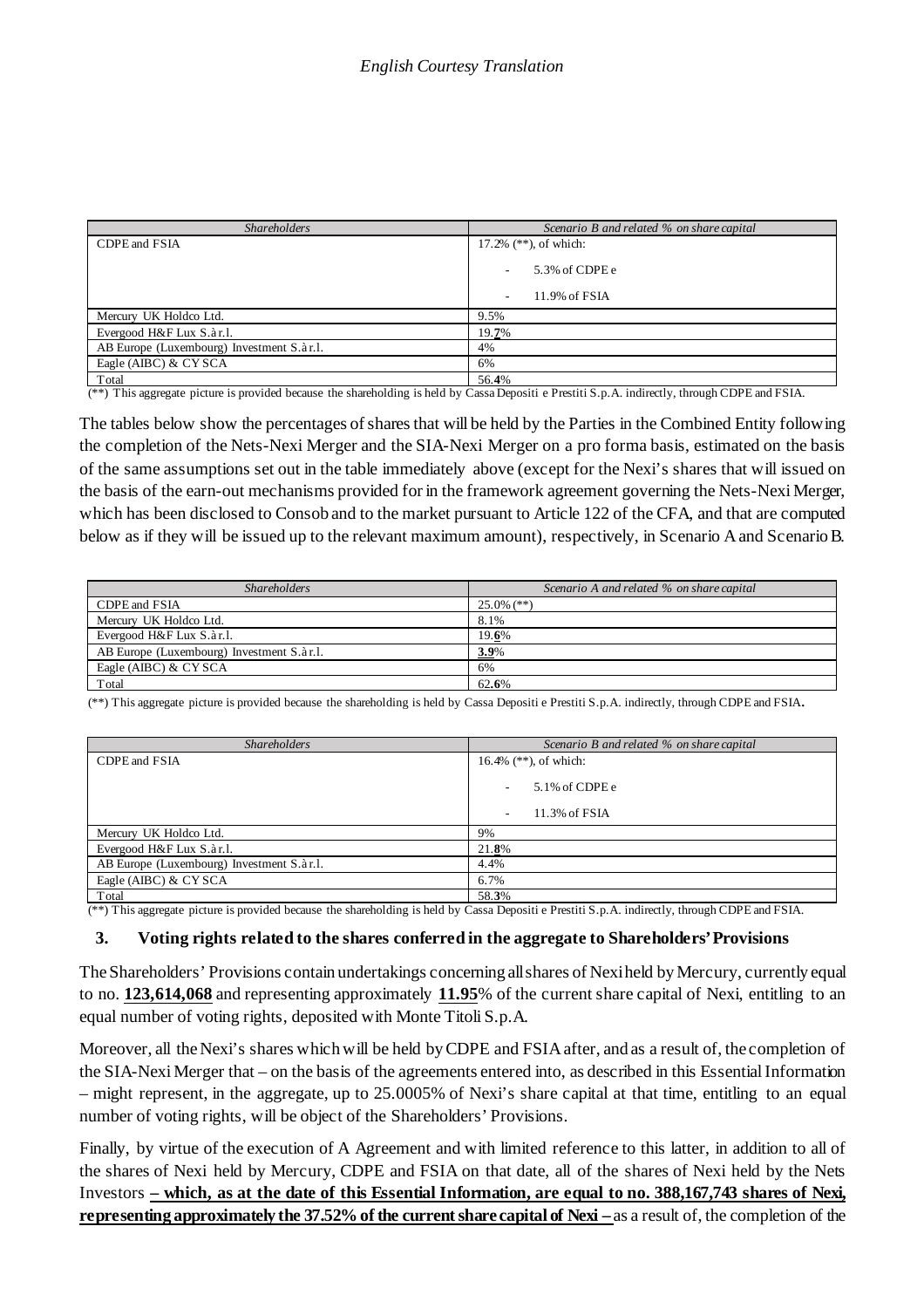Nets-Nexi Merger will also be deemed to be subject to A Agreement itself.

### **4. Persons adhering to the Shareholders' Provisions**

The persons adhering to Framework Agreement are, as detailed in the Background:

- Nexi S.p.A., with registered office at Corso Sempione no. 55, Milan, number of registration with the Companies' Register of Milan, Monza Brianza, Lodi 09489670969, share capital equal to Euro 57,070,707, whose ordinary shares are admitted to negotiation on the "*Mercato Telematico Azionario*" organised and managed by Borsa Italiana S.p.A.
- Sia S.p.A., with registered office at Via Francesco Gonin no. 36, Milan, number of registration with the Companies' Register of Milan, Monza Brianza, Lodi 10596540152, share capital equal to Euro 22,274,619.51;
- Mercury UK Holdco Limited, a company incorporated under the laws of England & Wales registered with number 09638089, whose registered office is at 111 Buckingham Palace Road, London, United Kingdom, which, at the date of this Essential Information, holds no. **123,614,068** ordinary shares and representing approximately **11.95**% of the current share capital of Nexi, entitling to an equal number of voting rights, deposited with Monte Titoli S.p.A.
- CDP Equity S.p.A., with registered office at Via San Marco no. 21A, Milan, number of registration with the Companies' Register of Milan, Monza Brianza, Lodi 07532930968, share capital equal to Euro 2,890,583,470; and
- FSIA Investimenti S.r.l., with registered office at Via San Marco n. 21A, Milan, number of registration with the Companies' Register of Milan, Monza Brianza, Lodi 08655320961, corporate capital equal to Euro 20,000.

The persons who may adhere to A Agreement are, as detailed in the Background:

- Mercury UK Holdco Limited, a company incorporated under the laws of England & Wales registered with number 09638089, whose registered office is at 111 Buckingham Palace Road, London, United Kingdom, which, at the date of this Essential Information, holds no. **123,614,068** ordinary shares and representing approximately **11.95**% of the current share capital of Nexi, entitling to an equal number of voting rights, deposited with Monte Titoli S.p.A.;
- CDP Equity S.p.A., with registered office at Via San Marco no. 21A, Milan, number of registration with the Companies' Register of Milan, Monza Brianza, Lodi 07532930968, share capital equal to Euro 2,890,583,470;
- FSIA Investimenti S.r.l., with registered office at Via San Marco n. 21A, Milan, number of registration with the Companies' Register of Milan, Monza Brianza, Lodi 08655320961, corporate capital equal to Euro 20,000;
- Evergood H&F Lux S.à r.l., a private limited company (*société à responsabilité limitée*) incorporated under Luxembourg law and registered with the Luxembourg Trade and Companies Register (*Registre de Commerce et des Sociétés*) under number B225755, with registered office at 15, boulevard F.W. Raiffeisen, L 2411 Luxembourg, Grand Duchy of Luxembourg;
- AB Europe (Luxembourg) Investment S.à r.l., a private limited company (*société à responsabilité limitée*) incorporated under Luxembourg law and registered with the Luxembourg Trade and Companies Register (*Registre de Commerce et des Sociétés*) under number B218765, with registered office at 2 4, rue Beck, L 1222 Luxembourg, Grand Duchy of Luxembourg;and
- Eagle (AIBC) & CY SCA, a *société en commandite par actions*incorporated under Luxembourg law and registered with the Luxembourg Trade and Companies Register (*Registre de Commerce et des Sociétés*) under number B211906, with registered office at 2-4, rue Beck, L-1222 Luxembourg, Grand Duchy of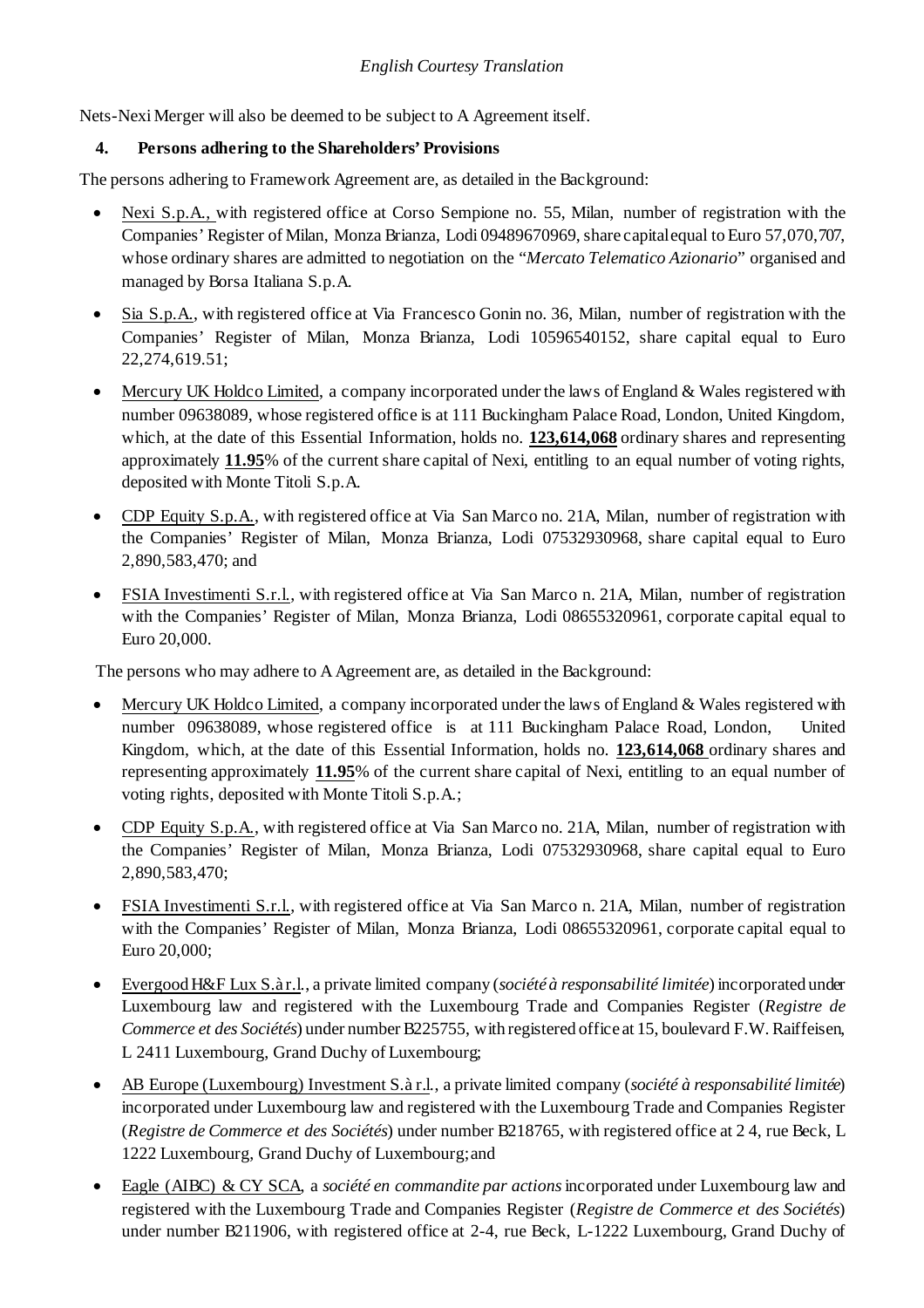Luxembourg.

# **5. Provisions having shareholder nature contained in the Shareholders' Provisions**

# *Section I - the main contents of the shareholders' agreements provided for in the Framework Agreement in relation to Nexi, as amended on May 18, 2021, are set out below*

It should be noted that the Transaction is subject, as usual for this kind of transactions, to the occurrence within June 30, 2022 (the "**Long Stop Date**") of certain conditions, including, among others, by way of examples the obtainment of the regulatory authorizations (Italian and foreign) and antitrust clearances, if required by the applicable laws (the "**RegulatoryConditions**").

The Framework Agreement, as amended on May 18, 2021, provides that the Transaction shall be completed on the later of the following dates: (a) on November 15, 2021; and (b) the later of  $(i)$  the 7<sup>th</sup> business day following the date on which the latest of the conditions precedent occurs, and (*ii*) the date of completion of the SIA Capital Increase if on (or before) the date referred to under (*i*) above, Nexi has delivered the Nets Completion Notice (as defined below) and CDPE has delivered the SIA Capital Increase Notice (as defined below) whereby it has elected to call for the SIA Capital Increase.

Due to the implications of the Nets-Nexi Merger**, which became effective on July 1, 2021,** on the Transaction indicated in the Background section, the Framework Agreement contains certain specific provisions (summarized below) relating to the completion of the Transaction on the basis of the timeline of implementation of the Nets-Nexi Merger **(as now known)**, aimed at neutralizing or mitigating the dilutive effect for CDPE and FSIA deriving therefrom:

(i) **in the light of** the completion of Nets-Nexi Merger (the "**Nets Closing**") **on July 1, 2021,** Nexi **notified** the Nets Closing **to the other parties of the Framework Agreement(**the "**Nets Completion Notice**") **and** CDPE shall**, therefore,** be entitled, at its sole and unfettered discretion, to callfor the SIA Capital Increase for a maximum amount that would allow, should the SIA Capital Increase be subscribed and paid-in in full: (a) all SIA shareholders to hold at closing of the SIA-Nexi Merger, an aggregate equity stake representing a percentage not higher than 30.08% of the Combined Entity's share capital; and (b) CDPE and FSIA to hold, jointly, at closing of theSIA-Nexi Merger, an aggregate equity stake representing a percentage not higher than 25.0005% of the Combined Entity's share capital. For this purpose, as soon as practicable and, in any case, within 5th business days from the Check Date (as defined below), CDPE shall notify the other parties to the Framework Agreement (the "**SIA Capital Increase Notice**").

As a consequence of the SIA Capital Increase, SIA's shareholders will receive an additional number of SIA's shares which will be determined on the basis of a specific formula that takes into account the market price of the Nexi's shares during 30 and 10 business days before the "**Check Date**" (*i.e*., the date falling 31 trading days after the notification by Nexi **of the Nets Completion Notice,** *i.e***. on August 13, 2021**);

- (ii) in the event that the CP Fulfillment Date **should occured** before November 15, 2021 and on such CP Fulfillment Date the Nets Closing **had** not occurred yet, within 5 business days fromthe CP Fulfillment Date Nexi **could have elected** to deliver a written notice informing the other Parties that the Nets Closing **was** still likely to occur on or before November 15, 2021 (the "**Closing Postponement Notice**"), with the effect that the closing **could** not have taken place before November 15, 2021.
- (iii) in the event that the Nets Closing **had occurred** after the date of the closing of the SIA-Nexi Merger, the Parties **would have discussed** in good faith on the terms, modalities and mechanics: (a) for neutralizing (or minimizing) the impact of the Nets Closing on the structure of the Transaction, (b) granting CDPE with the right to call for, alternatively, either a capital increase in Nexi to be reserved for subscription in cash to CDPE and FSIA, or any other corporate/contractual transaction allowing CDPE and FSIA to own/acquire additional Nexi's shares or instruments convertible into Nexi shares (in both cases based on a price for the Nexi's shares calculated at that time in accordance with the same formula for calculation of the "Nexi Reference Price", applied *mutatis mutandis*), all the above aimed at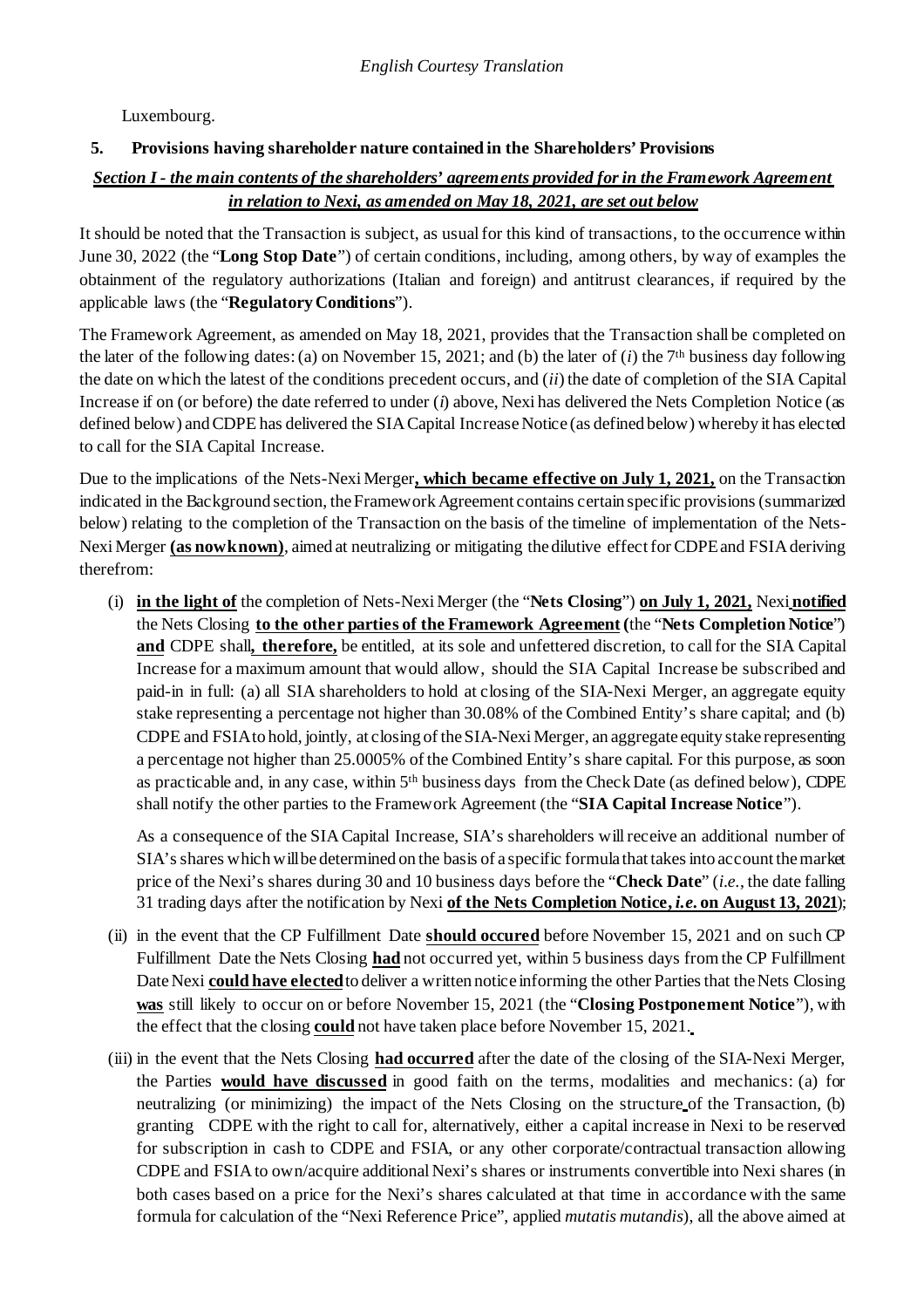neutralizing or mitigating the dilutive effect of the Nets-Nexi Merger (and without triggering any mandatory tender offer obligations under the CFA, (the "**Anti-dilution Protection**")). "**Nexi Reference Price**" means the price per each Nexi's share calculated as the average (hereinafter, the "**30/10 Average**") of: *(x)* the volume weighted average market price ("**VWAP**") of each Nexi's share during the 30 trading days period preceding the Check Date and (y) the VWAP of each Nexi's share during the 10 trading days period preceding the Check Date, it being understood that, if the 30/10 Average is higher or lower than the VWAP of each Nexi's share on the trading day preceding the Check Date by more than 5%, then the Nexi Reference Price shall be calculated as the average of the 30/10 Average and the VWAP of each Nexi's share on the trading day preceding the CheckDate.

### *5.1. Undertakings relating to theMerger*

The Framework Agreement provides that the parties, each within its respective competence and powers, shall take all necessary steps(including, when required, by casting their votes or procuring that the members of the Boards of Directors of Nexi and SIAdesignated by them cast their vote) to prepare, finalize and procure that the Boards of Directors of SIA and Nexi and the Extraordinary Shareholders' Meetings of SIA and Nexi approve the Transaction. In thisregard, it should be noted that on May 18, 2021, following the execution of the amendments to the Framework Agreement, the Boards of Directors of SIA and Nexi approved the SIA-Nexi Merger and the relevant documentation and, subsequently, on June 21, 2021, the Shareholders' Meetings of Nexi – in **compliance with the provisions under Article 49, paragraph 1, letter g), of the Issuers' Regulations for the purposes of the exemption from mandatory tender offer (so-called whitewash procedure) – and SIA resolved upon the approval of the SIA-Nexi Merger.**

For the sake of completeness, it should be noted that the Framework Agreement provided that in connection with the preparation of the merger plan and the documents required for the purposes of the Extraordinary Shareholders' Meetings of Nexiand SIA, Nexiand SIAshould have (i) finalize**d** and approved in due advance all the preparatory documents required to hold the above-mentioned Shareholders' Meetings as well as (ii) procured that their respective Boards of Directors (as management body and not with respect to each single director) did not disapprove or otherwise oppose the Transaction and/or the contents of the merger documentation prepared in relation to the SIA-Nexi Merger, unless such disapproval was necessary for the directors (in each case acting in good faith) in order to comply with his/her fiduciary duties.

Pursuant to the Framework Agreement, it was also envisaged that in the event that the Nexi reference balance sheet enclosed in the merger documentation had a reference date more recent than the reference date ofthe latest available audited annual financial statements (*bilancio di esercizio*) or infra-annual balance sheet (*semestrale, trimestrale*) of SIA, or vice versa, then SIA or Nexi (as the case may be) would have used its best endeavors to prepare and approve its audited annual financial statements (*bilancio di esercizio*) or infra- annual balance sheet (*semestrale, trimestrale*) as of the same reference date of the reference balance sheet of, respectively, Nexi or SIA (as the case may be) in time to allow the Boards of Directors' meetings of SIAand Nexi.

The Framework Agreement, as amended on May 18, 2021, provid**ed** also that as soon as technically practicable after such amendment, Nexi **should have called** a meeting of the Board of Directors – to be held on a date agreed in advance with SIA (the "Kick-off Date") – in order to validly resolve upon the approval of the documentation relating to the SIA-Nexi Merger and the Push-Down, the proposal of adoption of the New By-Laws, the calling of the Extraordinary Shareholders' Meeting of Nexi (for a date not earlier than 30 days from the date of the Board's meeting, the "Merger EGM Date"), as well as any other matter which **might** be necessary for the completion of theTransaction. **The Boards of Directors of SIA and Nexi approved the SIA-Nexi Merger and the related documentation on May 18, 2021 and, subsequently, on June 21, 2021, the Shareholders' Meetings of Nexi – in compliance with the provisions under Article 49, paragraph 1, letter g), of the Issuers' Regulations for the purposes of exemption from mandatory tender offer (so-called whitewash procedure) – and SIA resolved upon the approval of the SIA-Nexi Merger.** By July 31, 2021 at the latest,Nexishall, *interalia*, **receive** the expert's report for the purposes of the Push Down**, who, as at the date of this Essential Information, has already been appointed by Nexi**.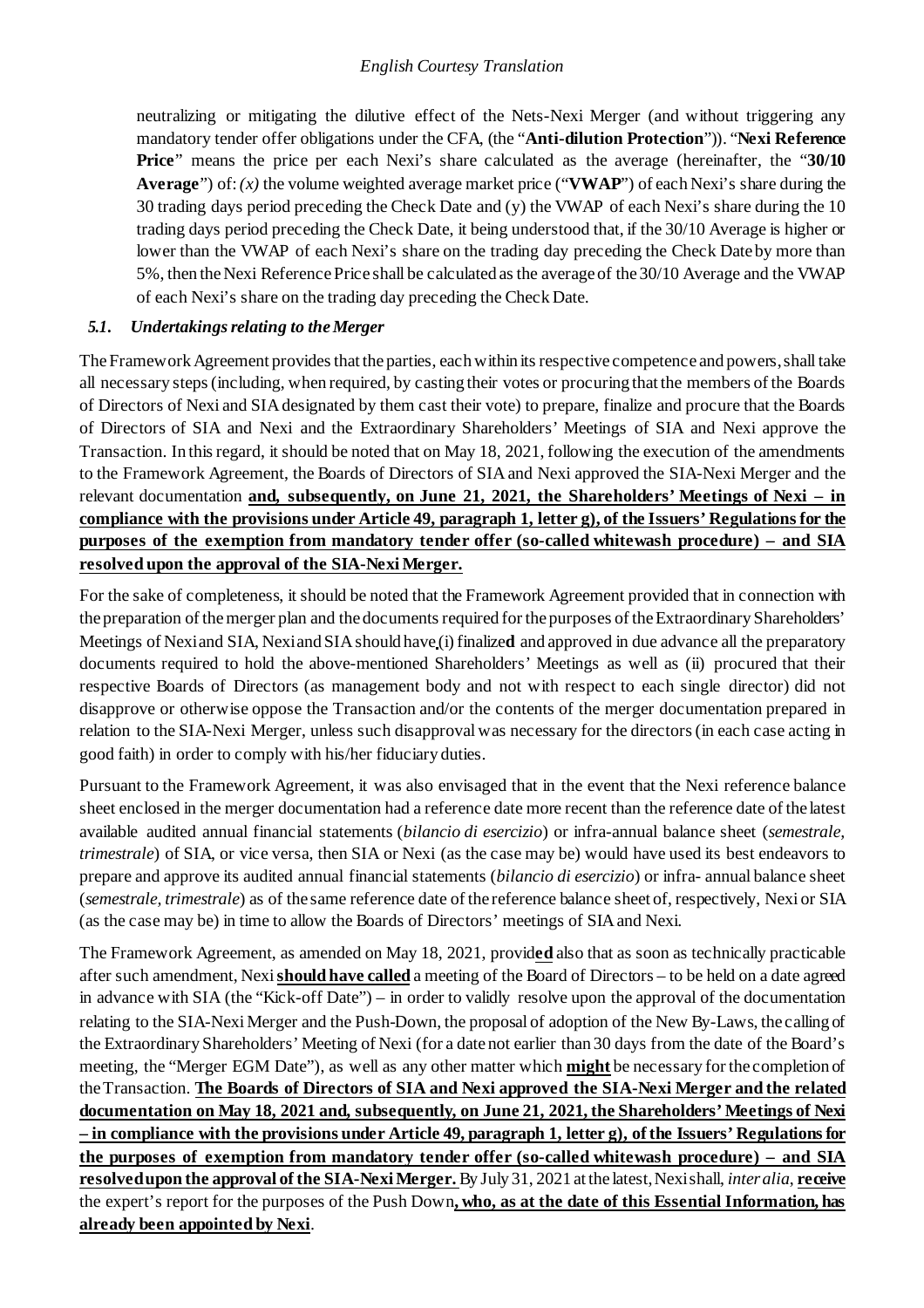## *5.2. Designation of the Directors at closing, undertakings on the confirmation of the Chief Executive Officer and the New By-Laws*

The Framework Agreement provides that:

- (i) as soon as practically possible and, in any case by and no later than the date falling 30 (thirty) days before the Merger EGM Date, the parties shall discuss and agree on the amendments to be made in relation to the New By-Laws in connection with the corporate purpose of Nexi**, as discussed, agreed and, subsequently, approved by the respective Shareholders' Meetings on June 21, 2021**;
- (ii) no later than 6 business days before the closing, CDPE and FSIA shall send to Mercury and Nexi the names of the persons to be coopted at closing as members of the Board of Directors of the Combined Entity;
- (iii) the commitment of CDPE and FSIA, at the closing of the Transaction, to confirm the current Chief Executive Officer of Nexi, Mr. Paolo Bertoluzzo (such confirmation not to be unreasonably withheld) also for the period which will start from the date of the Shareholders' Meeting which will appoint the new Board of Directors following the one in office at the Effective Date (expiring with the shareholders' meeting approving the annual financial statements as of December 31, 2021) and that will remain in office until the date of approval of the Combined Entity's annual financial statements as of December 31, 2024.

## *5.3. Approval of the D&C Regulation and of the guidelines of the BusinessPlan.*

During the period from the date of the Framework Agreement to the Effective Date (the "**Interim Period**"), Nexi shall: (a) prepare the regulation on the direction and coordination activity of the group which will be adopted by the corporate group of the Combined Entity (the "**Group**") starting from the closing (the "**D&C Regulation**"); and (b) expand and integrate (if necessary) the high level guidelines in the form agreed among the Parties under the FrameworkAgreement on the basis of which, in due course following closing, the Board of Directors of Nexi will then prepare and approve the first 3-year business plan of theGroup.

## *5.4. Reorganization and otherfulfilments*

The Framework Agreement contemplates the case that, during the Interim Period, FSIA is subject to a corporate reorganization through a winding-up, demerger, split-off or any other corporate scheme (the "**FSIA Reorganization**"), as a result of which any of FSI Investimenti S.p.A. ("**FSI**" owning 70% of FSIA capital) and/or Poste Italiane S.p.A. ("**Poste**" owning 30% of FSIA capital) and/or any of their respective wholly owned Affiliates (as defined below), end up owning a direct equity stake in the share capital of SIA. In that case, CDPE and FSIA (the latter to the extent that has not been liquidated and has not ceased to exist as a result of the FSIA Reorganization) shall procure that Poste and/or FSI (and their respective wholly owned Affiliates (as defined below)): (a) from the date of effectiveness of such FSIA Reorganization, assume vis- à-vis the parties of the Framework Agreement the undertakings of Interim Lock-Up (as defined below), and (b) at the date of the closing of theTransaction, execute (in consideration of the effectiveness of the Nets-Nexi Merger) theAAgreement, as parties to the same, as per their respective competence.

The Framework Agreement also contemplates the case that, during the Interim Period, Mercury is subject to a corporate reorganization through a winding-up, demerger, split-off or any other corporate scheme (the "**Mercury Reorganization**"), as a result of which the fund Clessidra Capital Partners 3 managed by Clessidra SGR S.p.A. (or other funds managed by the same, the "**Clessidra Funds**") or Fides S.p.A. ("**Fides**"), or another Affiliate (as defined below) end up owning a direct equity stake in the share capital of Nexi. In that case, Mercury shall procure that Clessidra Funds (or Fides or other Affiliate): (a) from the date of effectiveness of such Mercury Reorganization, assume vis-à-vis the parties of the Framework Agreement the undertakings of Interim Lock-Up (as defined below), and (b) at the date of the closing of the Transaction, execute **(**in consideration of the effectiveness of the Nets-Nexi Merger) the A Agreement as parties to the same.

During the Interim Period CDPE shall always be entitled to transfer all or part of its SIA's shares to an entity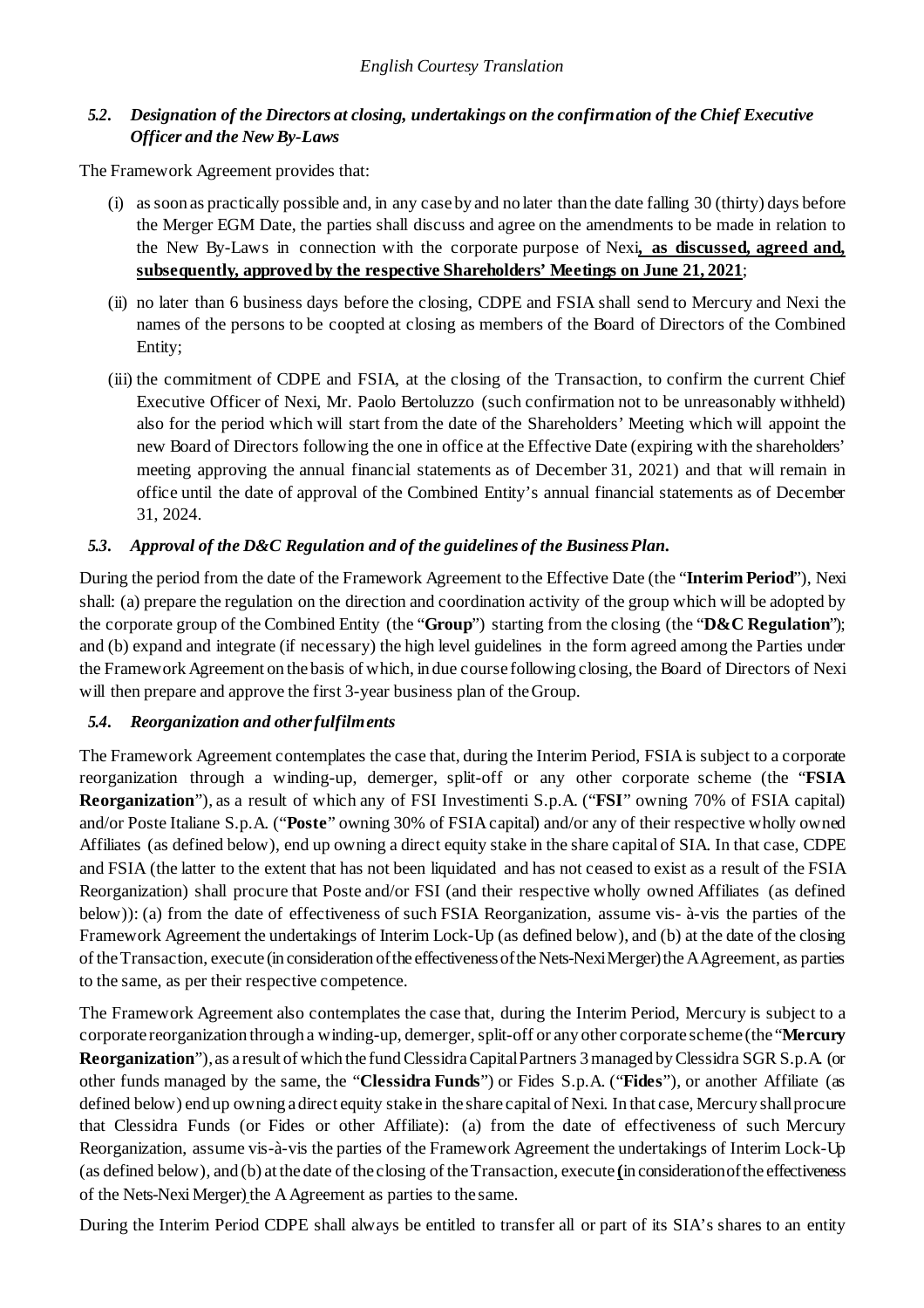(already existing or newly incorporated, the "**CDPEVehicle**") and to designate theCDPE Vehicle to perform and assume the rights and obligations (including any rights and obligations arisen before the date of the designation and to be satisfied or performed, in whole or in part, after such date) under the Framework Agreement and the A Agreement (pro-rata – when the context so requires – to the percentage of SIA's shares transferred to the CDPE Vehicle) as if the CDPE Vehicle were an original party of the Framework Agreement, provided that the designation is made in accordance with, *inter alia*, the following provisions: (i) the designation will be considered properly made if notified in writing to the other Parties, together with the written acceptance of the CDPE Vehicle, the CDPE Vehicle shall undertake in writing to transfer back all equity stake to CDPE in the event the compliance with the requirements provided under the Framework Agreement ceases for any reason whatsoever; (ii) CDPE will always be entitled to transfer part of its shareholding in the CDPE Vehicle to one or more strategic partners only (*i.e.,* pension and insurance institutional investors, governmental institutions and funds, banking foundations, infrastructural funds and, hence, with the express exclusion of industrial partners and pure private equity funds) previously notified to the other parties, provided always that CDPE will retain sole control on the CDPE Vehicle and no veto rights and/or qualified majority and/or other rights will exist in relation to the corporate governance of the Combined Entity by operation of the by-laws of the CDPE Vehicle and/or by any contractual arrangements among its (direct or indirect) shareholders, other than the right of the strategic partner to designate up to 2 of the directors to be designated by CDPE and FSIA in Nexi pursuant to the applicable provisions of the A Agreement, in relation to which please see below.

Lastly, please consider that at any time following the date of the Framework Agreement, CDPE may elect to transfer, at any title and with whatever modalities, all (and not part of) the SIA's shares directly owned by it to CDP and, for the effect, to designate CDP as the person assuming any and all rights and obligations of CDPE under the Framework Agreement and performing the same Framework Agreement (including any rights and obligations arisen before the date of the designation and to be satisfied or performed, in whole or in part, after such date).

## *5.5. Interim Lock-Up of Mercury, CDPE and FSIA and PermittedTransfers*

Pursuant to the Framework Agreement, during the Interim Period, (x) CDPE and FSIA undertake not to transfer any of the SIA's shares at any time owned by them and (y) Mercury undertakes not to transfer any of the Nexi's shares at any time owned by it (the "**Interim Lock-Up**").

CDPE and FSIA shall always be permitted to transfer all or part of the SIA's shares owned by them to another company, directly or indirectly, controlled by, controlling o subject to the common control with the transferring company ("**Affiliate**"), including, as far as CDPE is concerned, the CDPE Vehicle (the "**CDPE / FSIA Permitted Transfers**"). Such CDPE / FSIA Permitted Transfers will be effective only if:

- (i) the Affiliate which is not yet party of the Framework Agreement shall have undertaken in writing to transfer back all SIA's shares to CDPE or FSIA (as the case may be) in the event it ceases to be an Affiliate of the transferor;
- (ii) CDPE or FSIA (as the case may be) shall have procured that the Affiliate concerned agrees to adhere to the Framework Agreement as if it were a party thereto by entering into one or more specific deeds of adherence with the other parties; and
- (iii) any CDPE / FSIA Permitted Transfer shall not release CDPE or FSIA (as the case may be) from any liability or obligation it may have under the Framework Agreement which has arisen or been incurred prior to the date of such CDPE / FSIA Permitted Transfer or which relates to any SIA's shares that CDPE or FSIA (as the case may be) continues to own after the date of such CDPE / FSIA Permitted Transfer.

Mercury shall always be permitted to transfer (all or part of) the Nexi's shares (the "**Mercury Permitted Transfers**"):

- (i) to its Affiliates and to Intesa Sanpaolo (in this latter case up to 2.5% of the Nexi share capital);
- (ii) to any person who is an employee of Nexi as of the date of the Framework Agreement (and to any further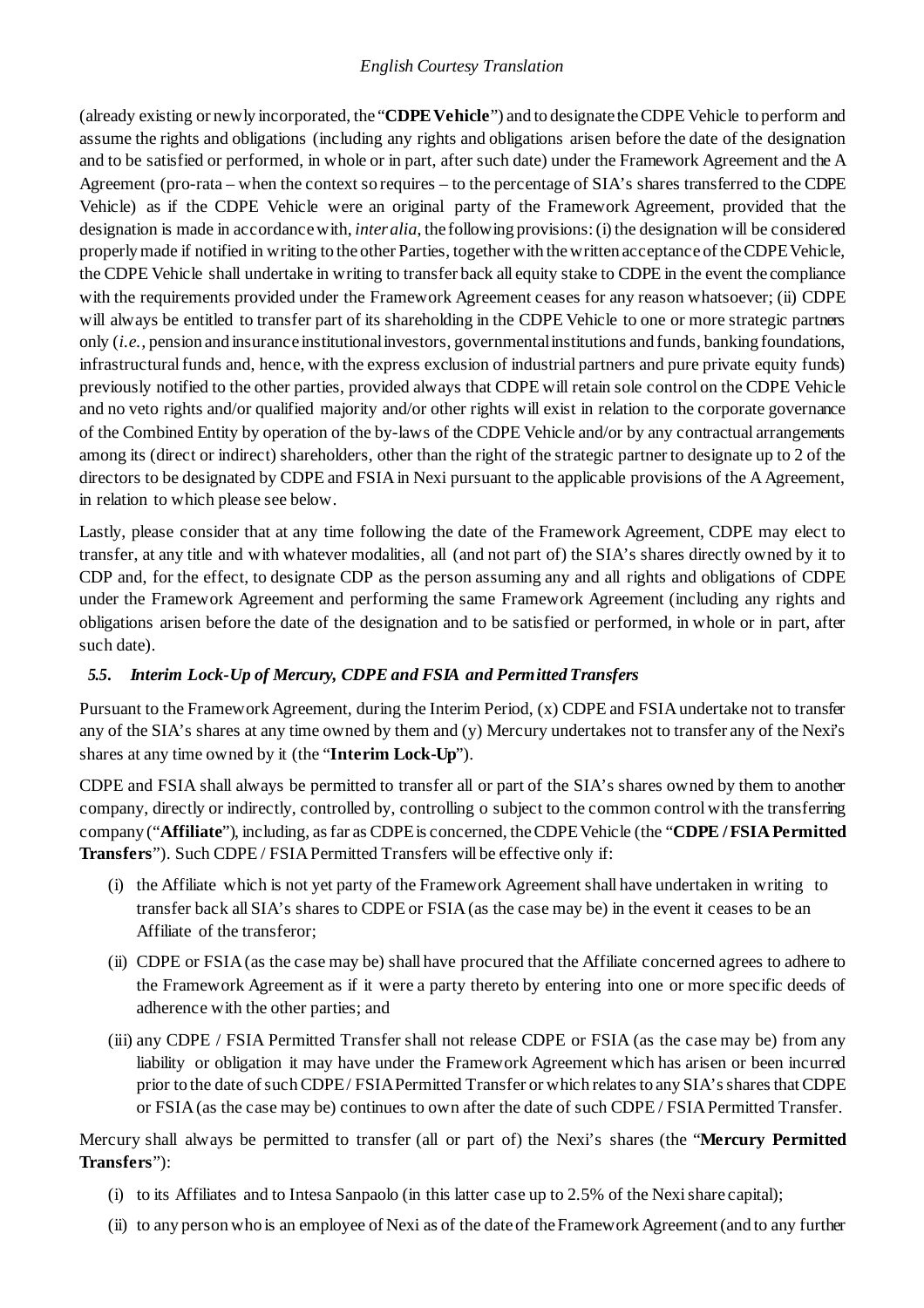person for the purposes of any relevant sell-to-cover procedure);

- (iii) in compliance with the exceptions to the lock-up undertakings as expressly provided in the placement agreements executed by Mercury on October 6, 2020;
- (iv) in compliance with any obligations which it has and/or rights Mercury has granted which require it to transfer or would on exercise thereof require it to transfer any Nexi's shares, in each case to the extent those obligations and/or rights have been fairly disclosed to CDPE and FSIA prior to the date hereof; and
- (v) pursuant to (i) any security interest granted to, or for the benefit of, the creditors in respect of any margin loan or similar financing incurred by Mercury and/or Clessidra Funds or its Affiliates in respect of its Nexi's shares (the "**Margin Loan Security Interest**") and/or (ii) any enforcement of any Margin Loan Security Interest,

in so far as, as a condition of the effectiveness of the Mercury Permitted Transfer:

- a. the Affiliate which is not yet party of the Framework Agreement shall have undertaken in writing to transfer back all Nexi's shares to Mercury in the event it ceases to be an Affiliate of Mercury;
- b. Mercury shall have procured that the Affiliate concerned agrees to adhere to the Framework Agreement as if it were a Party thereto by entering into one or more specific deeds of adherence with the other Parties; and
- c. any Mercury Permitted Transfer shall not release Mercury from any liability or obligation it may have under the Framework Agreement which has arisen or been incurred prior to the date of such permitted transfer or which relates to any Nexi Securities that Mercury continues to own after the date of such Mercury Permitted Transfer.

## *5.6. Other undertakings*

Pursuant to the Framework Agreement, Nexi shall timely prepare the prospectus or other equivalent document required by the applicable law for the purposes of the listing of the newly issued shares of the Combined Entity also with the support and cooperation, *inter alia*, of SIAand Nexi willsubmit it to Consob prior to the publication in order to seek for the approval on or prior to the date of the closing.

Nexi undertakes to do all things necessary or appropriate under applicable laws to obtain the admission to listing of the newly issued shares of Nexi and, in this respect, shall fully cooperate with Borsa Italiana S.p.A., completing all relevant required formalities, to achieve the issuance of listed newly issued shares of Nexi in favour of CDPE and FSIA upon the Effective Date. Nexi shall procure the publication of the prospectus or other equivalent document as soon as practicable following receipt of approval from Consob and, in any event, by no later than the date of the closing.

With the purpose to give to the market a comprehensive information on the contents of the Framework Agreement and, in so far as may be necessary, please note that the Framework Agreement provides, as usual in this kind of transactions, certain undertakings relating to Nexi and SIA with reference to the management of the Interim Period aimed at preserving the value of the groups. Consequently, Nexi and SIA shall be conducted in the ordinary course of business consistently with past practice and shall not be carried out, *inter alia*, acts and activities that may jeopardize the rights of the parties or, in any case, prevent or delay the consummation of the Transaction (such as, by way of examples, by-laws amendments, resolutions on liquidation and/or dissolution, extraordinary transactions also on the share capital and transfers of going concerns).

# *Section II - the main contents of the shareholders' agreements provided for in the A Agreement in relation to Nexi, as amended on May 18, 2021, are set out below.*

## *5.7. No separate agreements no mandatory tender offerobligations*

Each party of the A Agreement (hereinafter, individually, the "**Party**" and, collectively, the "**Parties**") confirms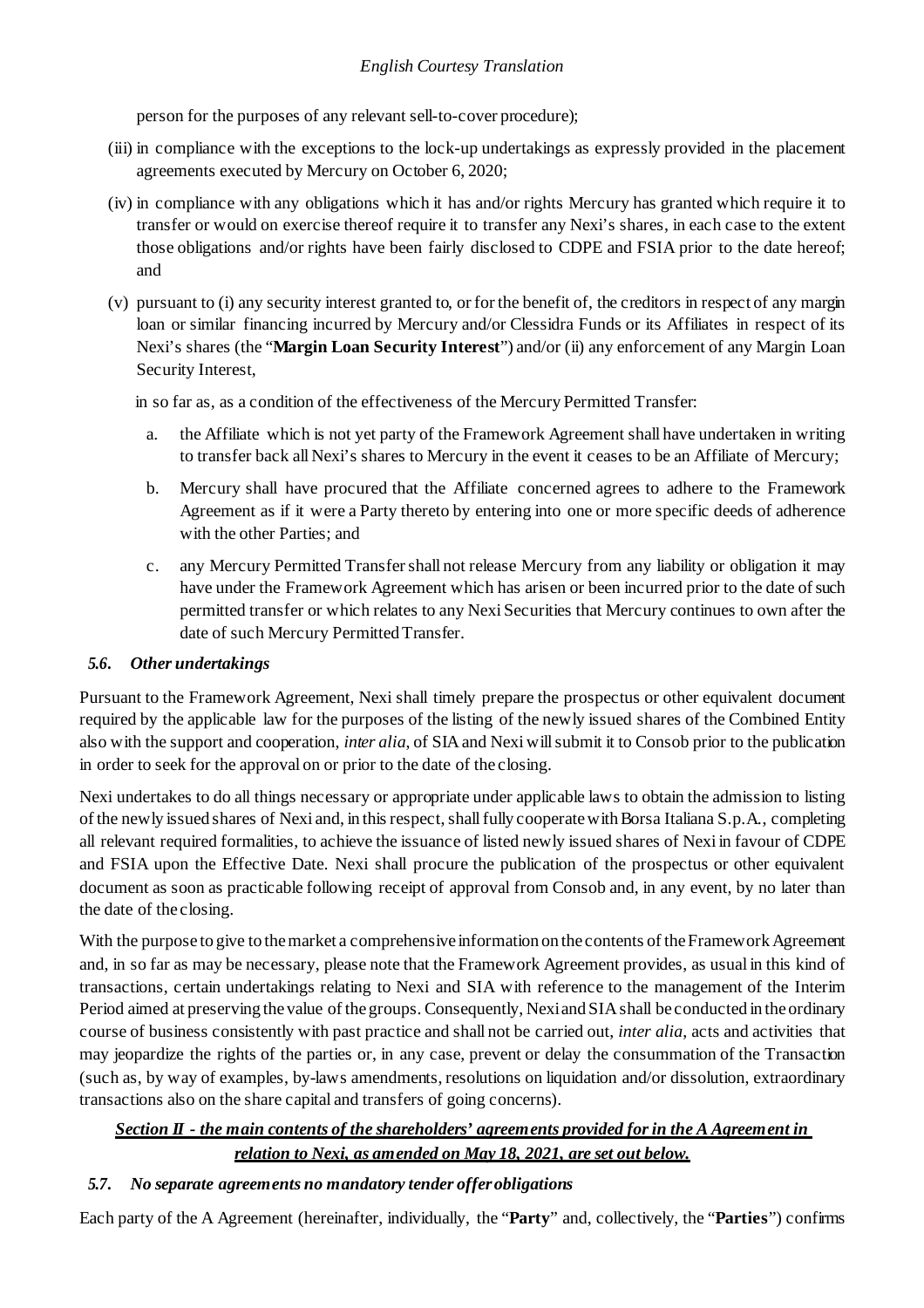and undertakes that it and its Affiliates (as defined below) are not parties to – and shall not enter into – any shareholders' agreements relating to Nexi, other than: (i) the Shareholders' Agreement; (ii) those shareholders' rights and obligations arising under or in connection with the Framework Agreement; (iii) the shareholders' agreement among the shareholders of Mercury entered into on March 11, 2019, as subsequently amended or supplemented, relating to Mercury and Nexi; (iv) the Nets Shareholders' Agreement; (v) the Management Sell-Down Letter, as subsequently amended or supplemented, as defined in the Nets Framework Agreement (the "**Management Sell-Down Letter**"); (vi) any shareholders' agreement entered into (or to be entered into) among CDPE and one or more strategic partners in their capacity as shareholders of the CDPE Vehicle, relating to same CDPE Vehicle and, subject to compliance with provisions related to CDPE Vehicle contained in the Shareholders' Agreement, the Combined Entity; (vii) any shareholders' agreement entered into (or to be entered into) among the H&F Investor and its current or future shareholders in their capacity as shareholders of the H&F Investor to the extent these agreements do not concern directly or indirectly the governance of Nexi; and (viii) any agreement to be entered into between CDPE and Poste (or any wholly owned Affiliates thereof) setting forth the terms of the FSIA Reorganization and the transfer to CDPE (or any of its Affiliates, including the CDPE Vehicle) of the shares eventually owned by Poste (or any wholly owned Affiliates thereof) (all rights, obligations and agreements referred to in points from (iii) to (viii) above, hereinafter, collectively, the "**OtherSHAs**").

"**Affiliate**" means:(a) in case of a person which is a body corporate subject to the laws of Italy, a person that directly or indirectly controls, is controlled by, or is under common control with, such person, where, for the purpose hereof, "**control**" has the meaning set forth by Article 93 of the CFA; (b) in the case of a person which is a body corporate subject to the laws of a jurisdiction other than Italy, any direct or indirect subsidiary undertaking(s) or holding undertaking(s) of that person and any direct or indirect subsidiary undertaking(s) of such holding undertaking(s), or any person which manages and/or advises or is managed and/or advised by any such person, in each case fromtime to time;(c) in the case of a personwhich is a partnership or limited partnership, the partners of the person or their nominees or a nominee or trustee for the person, or any investors in a fund which holds interests, directly or indirectly, in the partnership or limited partnership or any sub fund or any other partnership in which the partnership holds, directly or indirectly, any interests; (d) any person which manages or advises any person referred to in paragraph (c) above;(e) in the case of Mercury only, each of Adven, Bain or Clessidra (including Clessidra only for so long as it is a, direct or indirect, shareholder of Mercury) (hereinafterreferred to asthe "**Funds**"); in the case of the H&F Investor only, H&F; and (f) in the case of the AB Investors only, Advent and Bain. In any case, an Affiliate of any person in paragraphs (a) to (e) above (but excluding any portfolio companies owned or managed by persons managed or advised by – or whose general partners, if applicable, are advised by – any of the Funds or  $H \& F$  or their Affiliates), but excludes: (i) in respect of each of the Funds, any limited partner or investor of the funds advised and/or managed by any of the Funds or their Affiliates (as appropriate) and (except specific and express exclusions) each of Sunley House and the Excluded Bain Funds; (ii) in respect of the H&F Investor, any limited partner or investor in H&F, or in an H&F Co Investor, or in an Affiliate of the H&F Equity Investor (as applicable); and (iii) in respect of all Parties, the Combined Entity and its subsidiaries.

For the entire duration of the Shareholders' Agreement, each Party undertakes to the others that it: (a) shall not, (b) shall procure that its Affiliates do not, and (c) shall use all reasonable endeavors to procure that any other person acting in concert with it or any of its Affiliates does not, trigger an obligation to launch a mandatory public tender offer on any of the Parties, either severally or jointly (including as a result of the acquisition of any shares or the execution of any shareholders' agreement). In such respect, each Party undertakes to keep: (i) promptly informed the other Parties of any acquisition or transfer of shares or the execution of any shareholders' agreement relevant for the above, and (ii) fully harmless and indemnified the other Parties from any liability which the latter may suffer as a result of such Party having caused the triggering of the obligation to launch anymandatory public tender offer over the shares for any or all the other Parties.

### *5.8. Key Governance principles*

The Parties mutually agree on their common purpose and strong intention that the Combined Entity: (i) continues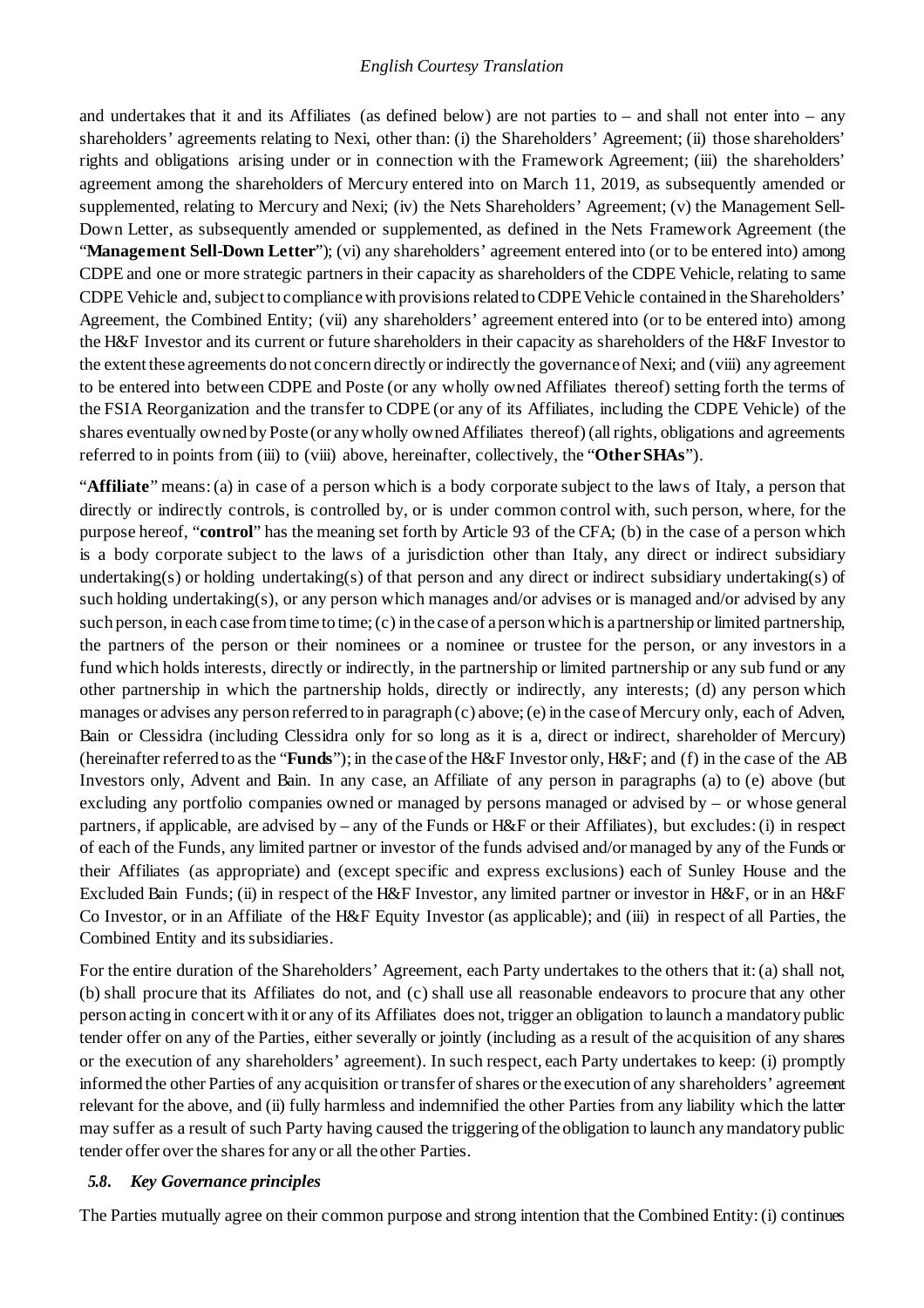to be listed on Borsa Italiana acting as an Italian relevant player in the highly competitive European digital payment industry in partnerships with allthe primary banks;(ii) is not individually or jointly controlled by any of the Parties (and none of them is in the position to exercise direction and control (*direzione e coordinamento*) over the Group); (iii) maintains an efficient corporate governance pattern, in compliance with, and leveraging on, the best practices and standards of governance applicable to domestic and foreign public listed companies of comparable size; (iv) remains an excellence also in terms of people management and ability to retain and attract the best talents.

Each Party shall exercise its voting and other rights as shareholder of the Combined Entity in order to give full effect to the provisions of the Shareholders' Agreement and shall procure – to the maximum extent permitted under applicable law and within the limits provided herein – that any director designated by such Party shall exercise the relevant powers in this respect.

Any and all rights of FSIA contained in the Shareholders' Agreement shall be exercised in accordance with the corporate governance of FSIA. In this respect, CDPE represents and will procure that, for the entire duration of this Shareholders' Agreement: (i) CDPE is (and will be) the sole indirect controlling shareholder of FSIA, (ii) the majority of the directors of FSIA are (and will be) designated by CDPE, and (iii) no veto rights and/or qualified majorities and/or other rights exist (or will exist) in relation to the corporate governance of the Combined Entity by operation of the by-laws of FSIA and/or by any contractual arrangements between its (direct or indirect) shareholders.

The Parties agree that the Group shall be managed by a highly specialized management team which shall be well received by the institutional investors, leveraging on the professionalism at the various organizational level of the internal resources of both Nexi and SIA, as existing at the date hereof. In particular, the management team will be identified by the chief executive officer of the Combined Entity: (a) in accordance with the best practices for listed companies of comparable size and in line with the relevant principles and guidelines, as well as (b) taking into due account the competences and professional skills – as existing at the level of both SIA and Nexi, at the date hereof – for the future growth of the Combined Entity.

The Parties (other than the H&F Investor) agree that, as promptly as possible following the date of the Shareholders' Agreement, the Board of Directors shall adopt: (a) an initial Business Plan which shall reflect and expand the guidelines agreed by Nexi, SIA, Mercury, CDPE and FSIA pursuant to the Framework Agreement; and (b) an appropriate management retention package (in cash and/or shares), providing lock-up and – where needed – vesting obligations, in line with the best practices for listed companies of comparable size. For the entire duration of the Shareholders' Agreement, such Parties shall monitor the compliance with the agreed guidelines and shall exercise their voting and other rights as shareholders of the Combined Entity in order to give full effect to the guidelines subject to the primary and common goal to assure the value creation for, and the best interest of, all shareholders.

Mercury, the AB Investors and the H&F Investor shall procure that any and all directors, managers, officers and employees of any of them and/or any of their respective Affiliates cease to be directors and to hold any managerial positions/offices in the Material Subsidiaries (as defined below) with effect from the Effective Date. Moreover, the Parties agree that: (i) as promptly as possible following – and, in any case, within 15 (fifteen) business days from – a written request from CDPE, the Board of Directors shall amend the D&C Regulation so as to reflect any and all reasonable comments made by CDPE, also in terms of matters to be addressed by the D&C Regulation and relevant materiality thresholds and (ii) the Combined Entity shall cause the board of directors of each of the subsidiaries to acknowledge, approve and implement the D&C Regulation.

### *5.9. Resolutions of the Shareholders' Meetings and the Board of Directors' Meetings of Nexi*

To the purpose of this Essential information, "**Reserved Matters**" has the following meaning:

1) Notwithstanding any changes to Nexi's by-laws expressly contemplated in the Framework Agreement, any change in the incorporation documents (including the by-laws) of the Combined Entity or any Material Subsidiary (including any change in the name of the Combined Entity, or any change resulting from a reduction in share capital, merger or demerger (other than between wholly-owned Group entities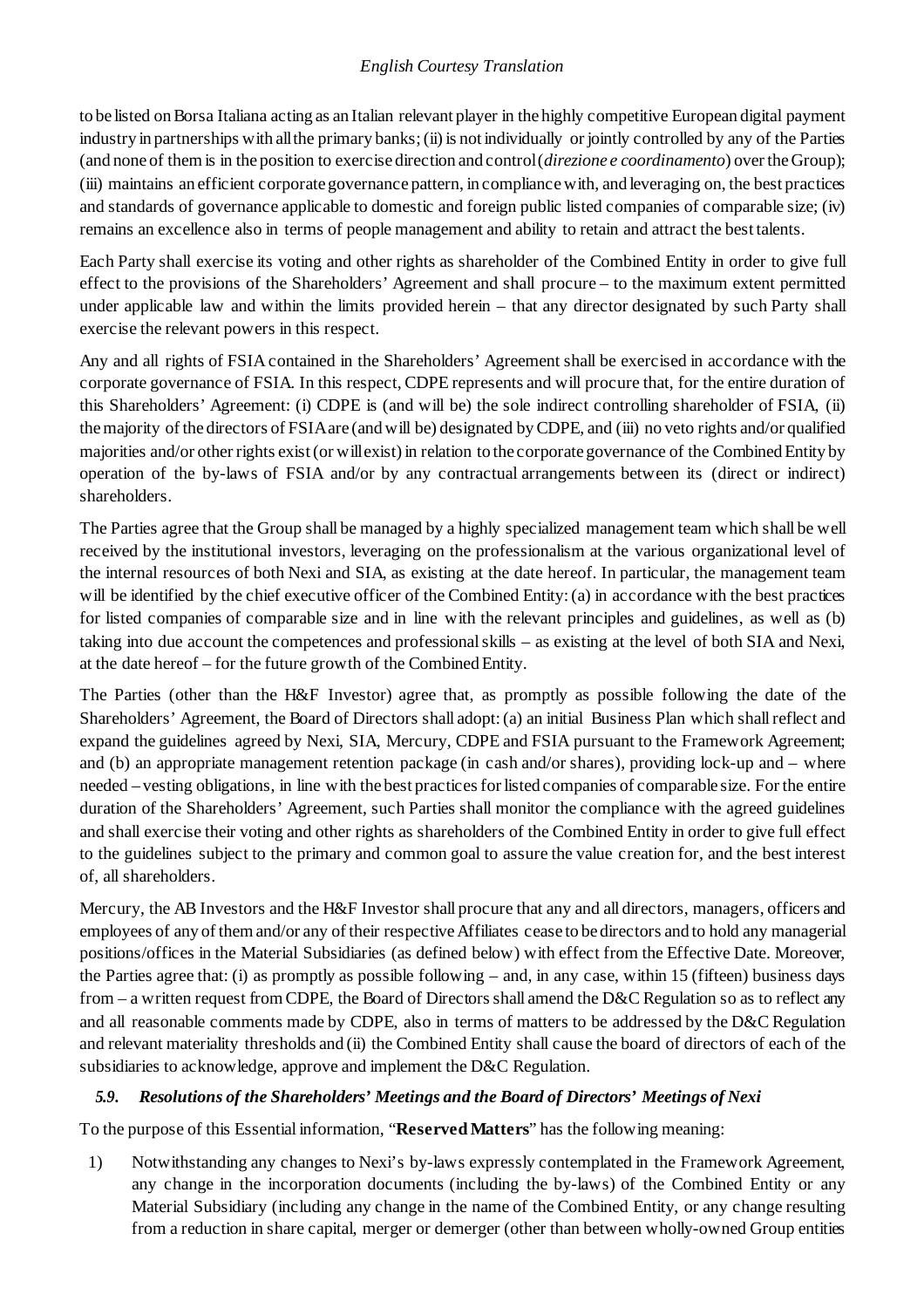or between such entities and Nexi), or transformation).

- 2) Any acquisition by the Combined Entity of its shares from shareholders, which is not made *pro rata* with respect to all shareholders.
- 3) Any capital increase in the capital of the Combined Entity or any subsidiary reserved to third parties to the exclusion or limitation of shareholders' legal option rights, other than capital increases to service LTIs or other management incentive/option plans.
- 4) Any liquidation, wind-up (or similar proceeding) of the Combined Entity or any Material Subsidiary ("**Material Subsidiary**" means any Affiliate of Nexi and SIAwhose turnover in the 12 (twelve) months preceding the Effective Date has counted for more than 5% (five percent) of the overall turnover of, respectively, the Nexi group and the SIAgroup).
- 5) Any material change in the nature of the business activity of any member of the Group (including any investment, transaction, arrangement, agreement or understanding that is not directly related to the digital payment business), or the jurisdiction in which any member of the Group operates.
- 6) The de-listing of the Combined Entity.
- 7) The completion of any transaction, agreement or arrangement by the Combined Entity and/or any other member of the Group with a related party of the Combined Entity, as defined under IAS 24.
- 8) The incurrence of any capital expenditure that would bring the ratio of the total annual value of the Group's capital expenditure to the Group's *pro forma* consolidated revenues above 20%.
- 9) The adoption of new regulations relating to the exercise of Group direction and control or any amendments to the D&C Regulations (after those made at the request of CDPE pursuant to the Shareholders' Agreement).
- 10) The performance by any member of the Group of any acquisition, sale, merger, demerger or other extraordinary transaction, when the value of the transaction exceeds a total of Euro 300,000,000 per year (except that in B Agreement, the value of the transaction exceeds a total of Euro 200,000,000).
- 11) The conclusion by anymember of theGroup of any financing or refinancing transaction, or the issuance of any bond or other debt instrument, that would cause the ratio of the Group's consolidated financial debt to the Group's pro forma consolidated EBITDA to exceed 4:1.
- 12) Any change in the reporting policies, fiscal and/or financial bases or methods, as well as in the principles/policies, reports or financial years of any member of theGroup.
- 13) Any resolution to change the number of members ofthe Board of Directors of theCombined Entity that is not in accordance with the Shareholders' Agreement.
- 14) For the first 24 months after the Effective Date, the implementation of collective dismissal procedures or other personnel reduction procedures (other than voluntary procedures or early retirement plans) concerning any of the Italian Material Subsidiaries.

Each Party shall exercise its voting rights as shareholder of the Combined Entity in a coordinated and joint manner together with the other Parties on the resolutions concerning: (i) except for the H&F Investor, the Reserved Matters in such a way that, if the AB Investors, Mercury, CDPE and FSIA do not reach a common position among them in respect of the relevant resolution, all Parties (other than the H&F Investor which may vote at its discretion) shall vote together in order not to pass the resolution, and (ii) the appointment of the Board of Directors and the Board of Statutory Auditors of Nexi, so as to always comply with the relevant provisions of the Shareholders' Agreement. Moreover, each Party shall, to the maximum extent permitted under applicable law and in accordance with their fiduciary duties, procure that any director designated by such Party, from time to time, in the Combined Entity (but, for the sake of clarity, excluding any independent director) exercises his/her voting rights, as well as any other power and authority granted to him/her, in a coordinated and joint manner together with the directors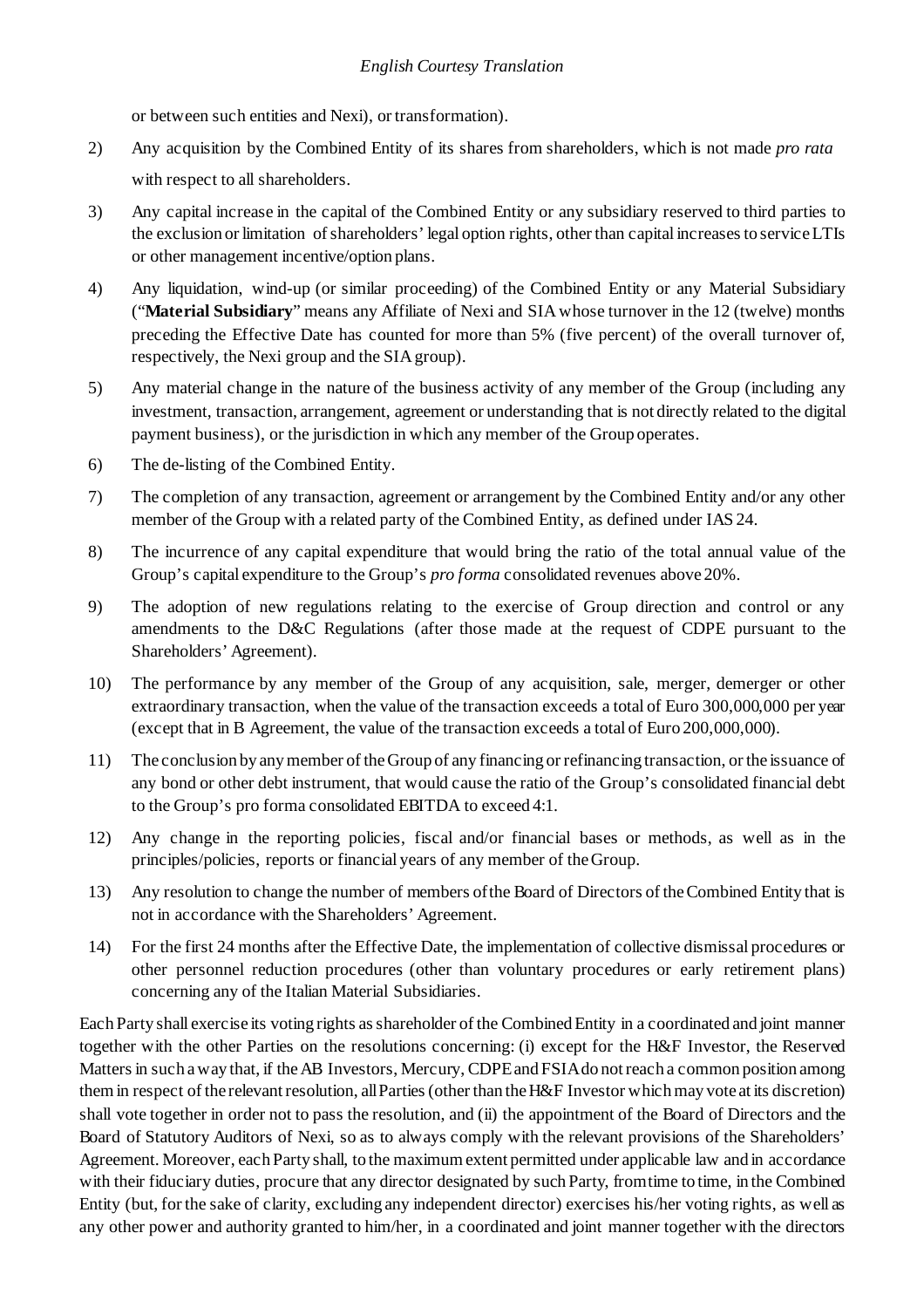designated by the other Parties on the resolutions concerning: (i) except for the H&F Investor, the applicable Reserved Matters in such a way that, if the non- independent directors designated by the AB Investors, Mercury, CDPE and FSIA do not reach a common position among them in respect of the relevant resolution, all directors designated by the Parties (other than the directors designated by the H&F Investor who may vote at their discretion) shall vote together in order not to pass the resolution, and (ii) the appointment/replacement of the chief executive officer, the replacement of the members of the Board of Directors pursuant to Article 2386, paragraph 1, of the Civil Code and any other applicable matter, so as to always comply with the relevant provisions under the Shareholders' Agreement.

### *5.10. Composition of the Board of Directors and Board of Statutory Auditors of Nexi*

### *Board of Directors*

As from the Effective Date and until the earlier of (i) the date of the Shareholders' Meeting approving the annual financial statements of the Combined Entity as of December 31, 2021 and (ii) the date of the Shareholders' Meeting appointing a new Board of Directors following the one in office at the Effective Date (hereinafter, referred to as the "**First Term**"), the Board of Directors is composed asfollows:

- (i) 6 members of whom 1 non-independent member to be appointed as vice-chairman and 4 members to qualify as independent directors and 1 member to satisfy the gender-equality requirements  $-$  jointly designated by CDPE and FSIA;
- (ii) Paolo Bertoluzzo, as CEO of Nexi (the "**Initial CEO**");
- (iii) 4 members of whom 1 to be appointed as chairman, 3 members can also qualify as non-independent, and 1 member to qualify as independent director and 2 members to satisfy the gender-equality requirements – designated by Mercury;
- (iv) 1 (one) member who can also qualify as a non-independent director designated by AB Europe;
- (v) 1 (one) member who can also qualify as a non-independent director designated by Eagle SCA; and
- (vi) 2 (two) members who can also qualify as non-independent directors designated by the H&F Investor.

The composition of the Board of Directors may be modified in case of decrease, during the First Term, of the aggregate shareholding percentage of the Combined Entity's share capital owned, directly or indirectly (including through the CDPE Vehicle), by CDPE and FSIA below the Governance Threshold (as defined in the Shareholders' Agreement). In this latter case, CDPE and FSIA shall cause that 1 (one) independent director designated by them promptly resigns from the office and the Parties shall cause that such resigning director is replaced, also pursuant to Article 2386, paragraph 1, of the Civil Code, by 1 (one) independent director jointly designated by Mercury and the AB Investors. Notwithstanding anything to the contrary, each of the rights provided under para. (iii), (iv) and (v) above shall be intended as attributed to Mercury and the AB Investors.

As from the date of expiry of the First Term (excluded) and until the date of the Shareholders' Meeting approving the annual financial statements of the Combined Entity as of December 31, 2024 (hereinafter, referred to as the "**Second Term**"), should CDPE and FSIA hold, directly or indirectly (including through the CDPE Vehicle), an aggregate shareholding percentage of the Combined Entity's share capital equal or higher than the Governance Threshold, the Board of Directors of Nexi will be composed as follows:

- (i) 6 members of whom 5 members to qualify as independent directors and 1 of them to be appointed as chairman, and 2 members to satisfy the gender-equality requirements – jointly designated by CDPE and FSIA;
- (ii) 2 members who can also qualify as non-independent directors jointly designated by Mercury and the AB Investors;
- (iii) Without prejudice to the Shareholders' Agreement, the Initial CEO;
- (iv) 2 members who can also qualify as non-independent directors designated by the H&F Investor; and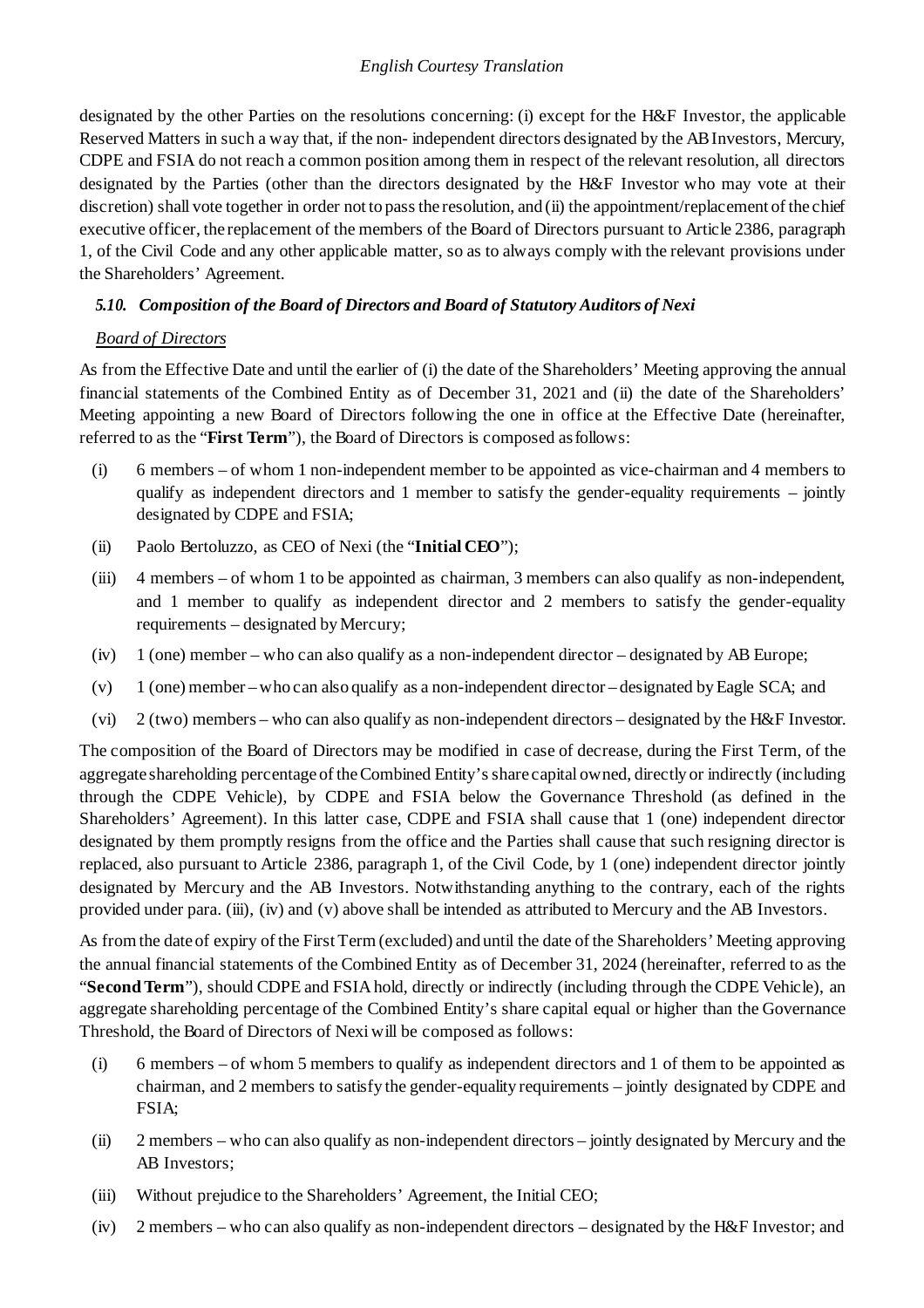(v) 2 members designated by theminorities.

Otherwise, from the expiry of the First Term (excluded) and until the Second Term, if CDPE and FSIA hold, directly or indirectly (including through the CDPE Vehicle), an aggregate percentage of the share capital of the Combined Entity lower than the Governance Threshold, Nexi's Board of Directors will be composed as follows:

- (i) 5 members including 4 independent members and 1 (one) of them to be appointed as chairman, and 2 members who satisfy the gender equality requirements of applicable law - jointly appointed by CDPE and FSIA;
- (ii) 3 members including 1 independent member and, in this case, 1 member who satisfy the gender equality requirements of applicable law - designated jointly by Mercury and the ABInvestors;
- (iii) Without prejudice to the Shareholders' Agreement, the Initial CEO;
- (iv) 2 members who can also qualify as non-independent directors designated by the H&F Investor; and
- (v) 2 members designated by theminorities.

The abovementioned composition of the Board of Directors may be modified in case of increase or decrease, during the Second Term, of the aggregate shareholding percentage of the Combined Entity's share capital owned, directly or indirectly (including through the CDPE Vehicle), by CDPE and FSIA above or below the Governance Threshold. In these latter cases, Mercury and the AB Investors, or CDPE and FSIA (as the case may be) shall cause that 1 (one) independent director designated by them promptly resigns from the office and all Parties shall cause that the resigning director is replaced, also pursuant to Article 2386, paragraph 1, of the Civil Code, by 1 (one) independent director jointly designated byCDPE and FSIA, or Mercury and the AB Investors (as the case may be).

The Parties acknowledge and agree that: (i) all candidates, designated by the applicable Party(ies), to be appointed as independent directors of the Combined Entity shall have the requisites of independence prescribed for directors of listed companies by the law (including by the applicable Corporate Governance Code (*Codice di Autodisciplina*)); and (ii) in line with the best practices and standards of governance applicable to public listed companies, all candidates, designated by the applicable Party(ies), to be from time to time appointed or co-opted as members of the Board of Directors of the Combined Entity, shall (overall the "**SelectionCriteria**"):

- (i) not be directors or employees of competitors of the Group or of any major commercial banks, nor employees of the Group (except for the chief executive officer who may be also *direttore generale*  pursuant to Article 2396 of the Civil Code);
- (ii) satisfy certain professional requirements, such as international professional background and previous experiences as director or auditor in domestic or foreign listed entities, or with key roles in companies of size comparable to the one of the Combined Entity operating in the payment, digital technology, banking or financial sectors; and
- (iii) be identified in compliance with the applicable Law and the By-laws and also taking into account any appropriate indication by the Remuneration and Appointment Committee of the Combined Entity.

The Parties shall procure that at least 1 director designated by Mercury and the AB Investors) – on one side –, the H&F Investor – on another side – and CDPE and FSIA – on another side – sits as a member of: (x) the strategic committee of the Combined Entity; and (y) any further committee of the Board of Directors on which at least a director designated by the other Party(ies) sits from time to time.

Any director designated in accordance with the above, other than any individual holding the position of chief executive officer (*i.e.* CEO) of Nexi (the "**CEO**"), can be removed (with our without cause), from time to time, and at any time, by the Shareholders' Meeting, upon request of the Party(ies) which designated him/her. The requesting Party(ies) shall indemnify Nexi and/or the other Party(ies) against any claims or actions which the removed director may, respectively, advance or bring in connection with such removal. Should a director designated, other than any individual appointed as CEO of the Company, resign or, otherwise, cease for any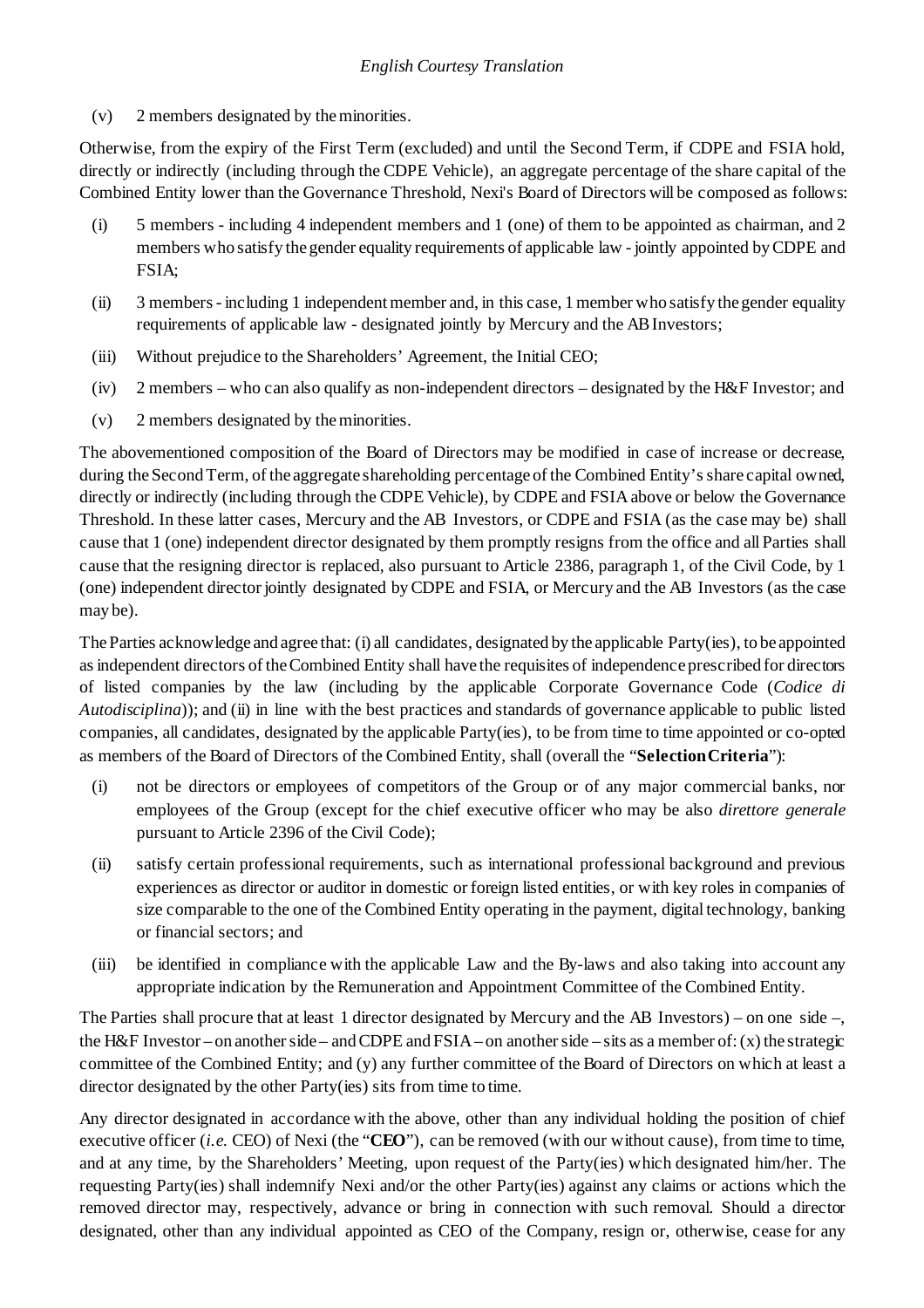reason whatsoever to hold his/her office during the First or Second Term (as applicable), then, the Party(ies) which designated the ceased director shall be entitled to designate the new director in order to preserve the composition of the Board of Directors set out above.

The Parties acknowledge and agree that the H&F Investor rights under the Nets Shareholders Agreement will be unaffected (for a description of which see the key information published on Nexi's website, "*Investors/Governance*" section).

During the First Term the Initial CEO will: (a) be the chief executive officer (*amministratore delegato*) and sole "*direttore* generale" of Nexi and the Group pursuant to Article 2396 of the Civil Code, and (b) maintain the same delegated powers/authorities and the same roles/titles in the other subsidiaries of the Group as held at the date of the Shareholders' Agreement.

Without prejudice to the above, in the event that the Initial CEO ceases from the office as chief executive officer (*amministratore delegato*) for any reason whatsoever, within and no later than 15 (fifteen) days from the effective date of his cessation from the office (unless CDPE, FSIA, the AB Investors and Mercury have in the meantime agreed in writing upon the person replacing the Initial CEO as chief executive officer (*amministratore delegato*) and sole "*direttore generale*" of Nexi – hereinafter, referred to as the "**New CEO**"), CDPE, FSIA, the AB Investors and Mercury, with the support of a jointly identified specialised headhunting company, will proceed with the selection of the New CEO, according to the specific procedures and criteria detailed in the Shareholders' Agreement.

The Parties acknowledge and agree that: (x) Mercury will previously consult the H&F Investor in respect of the above designation process it remaining understood that Mercury and the AB Investors will be the sole Parties involved in such designation process vis-à-vis CDPE and FSIA; (y) the selection mechanism set forth in this Clause will apply for the designation of any New CEO; (w) any New CEO will be granted substantially with the same scheme of delegated powers/authorities vested with – and the same roles/titles in the other subsidiaries of the Group held by – the Initial CEO; and (z) the remuneration (including, without limitation, the fixed and variable remuneration and any fringe benefits) of any New CEO shall be in line with the then applicable market practice.

# *Board of Statutory Auditors*

During the First Term the Board of Statutory Auditors is composed as follows:

- (i) 1 effective member and 1 alternate member jointly designated by CDPE and FSIA; and
- (ii) the remaining 2 effective member of whom 1 acting as chairman of the Board of Statutory Auditors and 1 (one) alternate member jointly designated by Mercury and the AB Investors.

Each Party shall cause that for the entire duration of the Second Term, the Board of Statutory Auditors is composed as follows (in compliance with applicable law and the By-laws):

- (i) 1 effective member and 1 alternate member jointly designated by CDPE and FSIA;
- (ii) 1 effective member jointly designated by the AB Investors and Mercury; and
- (iii) 1 effective member, who will act as chairman of the Board of Statutory Auditors, and 1 alternate member, designated by the minorities.

Should any effective and/or alternate auditor designated pursuant to above resign or, otherwise, cease for any reason whatsoever to hold his/her office prior to the expiry of the terms thereof, the Party(ies) which designated the ceased auditor shall designate (in compliance with the applicable law and the By-laws) the new auditor in order to preserve the composition of the Board of Statutory referred to above.

## *5.11. Lock-up provisions, permitted transfers and call option*

The Parties (other than the AB Investors and the H&F Investor) agree that for a period of: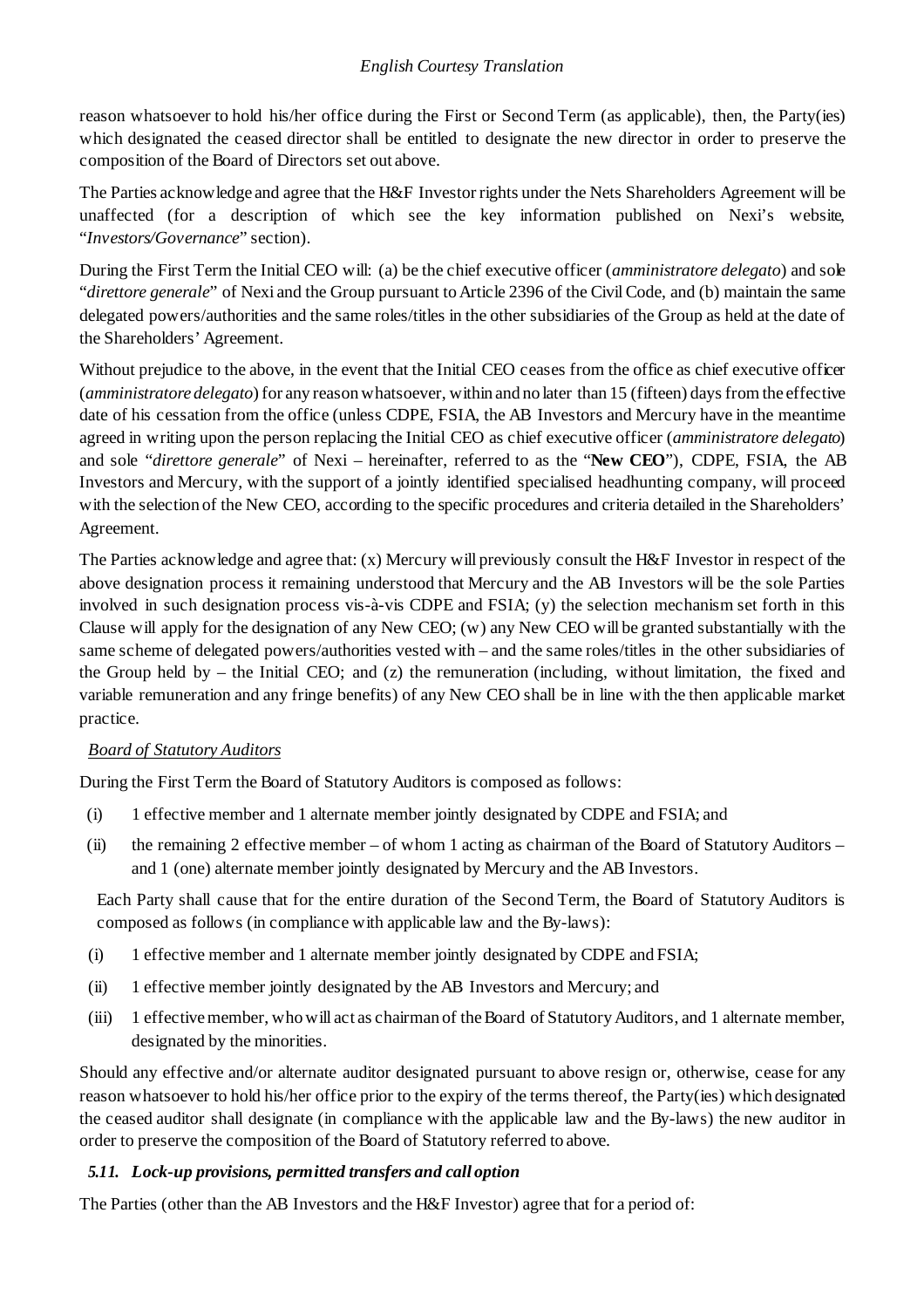- (i) 6 months starting from the Effective Date (hereinafter, referred to as the "**First Lock-up Period**"), each Party shall not transfer any shares of the Combined Entity and be prevented from any hedging activity on the shares of the Combined Entity; and
- (ii) 12 months from the expiry of the First Lock-up Period (hereinafter, referred to as the "**Second Lockup Period**"), each of the applicable Parties shall not transfer any shares of the Combined Entity, it being understood that, during such Second Lock-up Period, Mercury (as well as Poste, or its wholly owned Affiliate owning shares in Nexi, in case of FSIA Reorganization, and Clessidra (or Fides, or any other of its Affiliates), in case of Mercury Reorganization) to transfer up to 50% of the shares of the Combined Entity owned by it as of the expiry date of the First Lock-up Period and the remaining 50%, at any time, to the extent that the price per share, as of the trading day prior to the date of the relevant transfer, is higher than Euro 16.88.

Notwithstanding anything to the contrary, at any time, including during the First Lock-up Period and the Second Lock-up Period:

- (i) each Party shall be permitted to transfer all or part of its shares of the Combined Entity: (a) to its Affiliates; or (b) upon mandatory provisions of law or order from any competent authority; and
- (ii) Mercury shall be entitled to transfer all or part of its shares of Nexi: (a) to Affiliates and to Intesa San Paolo S.p.A. (in the latter case up to the 2.5% of the share capital of Nexi); (b) to any person which is an employee of Nexi as of the date of the Shareholders' Agreement (and to any further person for the purposes of any relevant sell-to-cover procedure); (c) in compliance with the exceptions to the lock- up undertakings as expressly provided in the placement agreements executed by Mercury on October 6, 2020; (d) to Clessidra (or Fides, or any other of its Affiliates) as a result of the Mercury Reorganization, subject to Clessidra (and the relevant Affiliate, if this is the case) agreeing to adhere to the Shareholders' Agreement as if it(they) were a Party(ies) hereto by entering into one or more specific deeds of adherence with the other counterparties to the Shareholders' Agreement; (e) in compliance with any obligations which Mercury has and/or rights Mercury has granted which require it to transfer or would on exercise thereof require it to transfer any shares of Nexi, in each case to the extent those obligations and/or rights have been fairly disclosed to CDPE and FSIA prior to the execution date of the Shareholders' Agreement; and (f) pursuant to (i) any security interest, margin loan or similar financing incurred by Mercury and/or Clessidra Funds or its Affiliates Companies concerning any share of Nexi (the "**Margin Loan Security Interest**") and/or (ii) any enforcement of any Margin Loan Security Interest,

notwithstanding specific provision (as provided for in the Framework Agreement) for purposes of the effectiveness of any transfer pursuant to clause (i)(a) above to an Affiliate (including FSI and/or Poste and any of their respective wholly owned Affiliates as a result of the FSIA Reorganization) that is not already a Party to the Shareholders' Agreement.

Notwithstanding anything in the Other SHAs to the contrary, for the entire duration of the Shareholders' Agreement, the AB Investors undertake not to, without the prior written consent of CDPE (not to be unreasonably withheld in case CDPE together with FSIA and their Affiliates, in aggregate, maintain a shareholding larger than each of the AB Investors, Mercury and their participated person): (i) transfer their shares of the Combined Entity to any person which is participated (whether directly or indirectly via their subsidiaries) by both AB Europe and Eagle SCA; and (ii) transfer their shares of the Combined Entity to Mercury or any of its subsidiaries.

If any of Mercury, AB Europe and/or Eagle SCA, elect to complete a first transfer, individually or jointly, of all or part of their shares representing at least 1% (one percent) of the Nexi's share capital (hereinafter, referred to as the "**Selling Shareholder**"), CDPE will have, pursuant to Article 1331 of the Civil Code, an irrevocable option with respect to such first transfer (hereinafter, referred to as the "**Call Option**"), but will not be obliged, to purchase from the Selling Shareholder(s), which will be instead obliged (irrespectively of the number of Shares it/they owns(own))to (jointly) sell (directly and/or through any Tagging Shareholders), a number of Shares equal to the "**Basket Shares**" (hereinafter, referred to as the "**On-option Shares**". For purposes of clarity, "Basket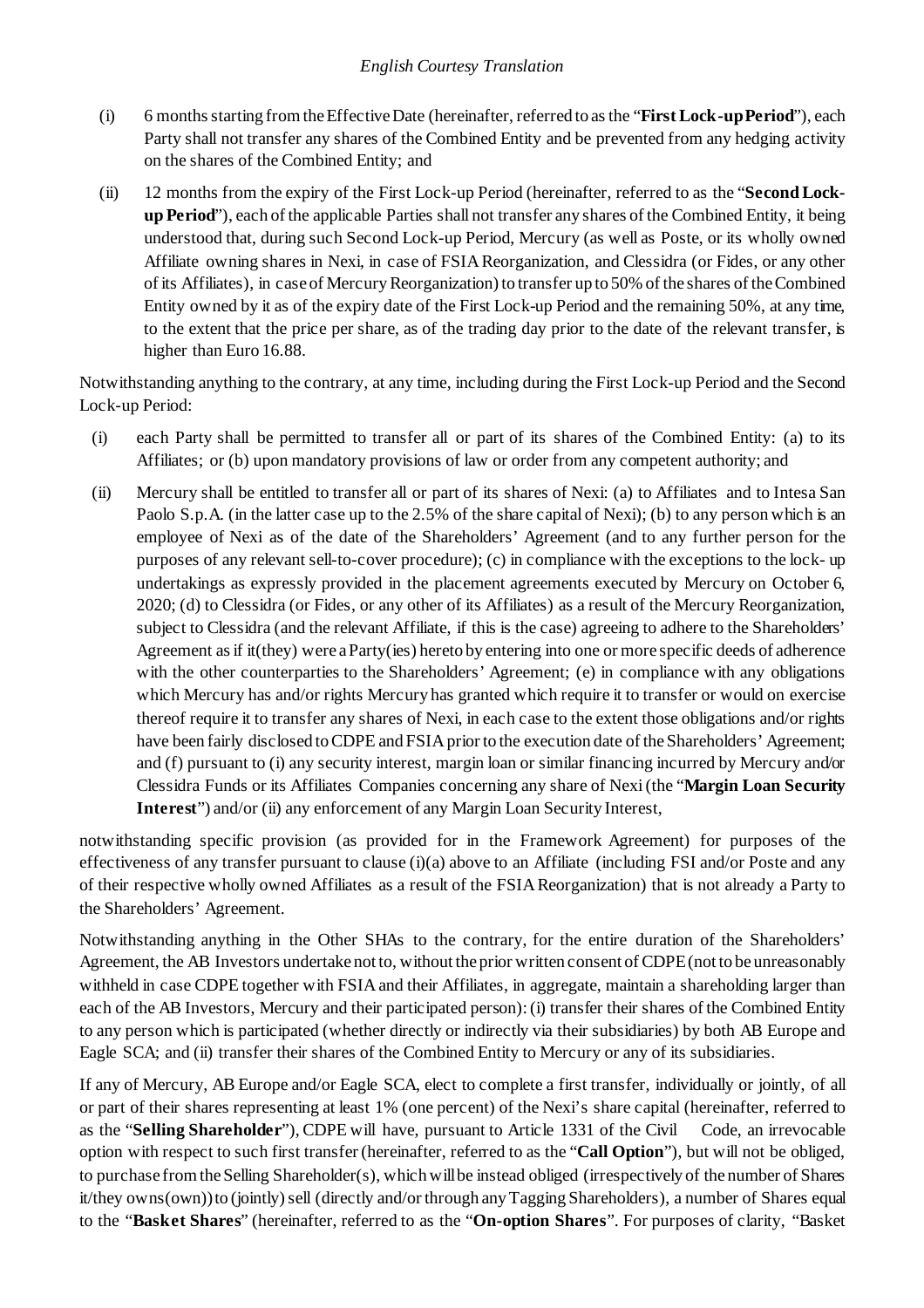Shares" means a number of shares of the Combined Entity representing 5% of the share capital of the Combined Entity), it being understood that, as a condition to the First Transfer (as defined below), the Selling Shareholder(s) shall always be in the position to directly sell (or procure the sale of) to CDPE a number of On-option Shares equal to the Basket Shares. To such end, within 5 business days from the date when the transfer of shares pursuant to the above is effected by the Selling Shareholder(s) for the first time during the term of the Shareholders' Agreement (hereinafter, referred to as the "**First Transfer**"), the Selling Shareholder(s) shall deliver a written notice to CDPE (hereinafter, referred to as the "**Transfer Notice**"), with copy to the Tagging Shareholders, whereby the Selling Shareholder(s) states(state) the number of transferred shares and the price payable per each transferred share.

"**Tagging Shareholders**" means: (i) the H&F Investor under the Shareholders' Deed and/or any of its Affiliates; (ii) nInvestment 1 ApS, Bamboh Co-Investments ApS, Stargazer Invest ApS, Investment Lux S.C.Sp. and EmpCo A/S under the Management Sell-Down Letter, in each case to the extent they have not waived their relevant rights thereunder; and (iii) Mercury, AB Europe, Eagle SCA, and/or any of their respective Affiliates.

The Call Option can be exercised by CDPE according to specific terms and conditions provided under the Shareholders' Agreement, among which:

- (i) the Selling Shareholders shall procure that, in case one or more Tagging Shareholders has(have) elected to transfer its/his/their shares of the Combined Entity in the context of the Call Option pursuant to the applicable provisions of the Nets Shareholders Agreement and the Management Sell-Down Letter, such Tagged Shares will be acquired by CDPE (and/or any of its Affiliates) simultaneously with (and on the same terms as) the transfer by same Selling Shareholder(s) of the other Optioned Shares to CDPE, subject to the positive assessment performed by CDPE on the Tagging Shareholder(s) with respect to CDPE's compliance and investment criteria policies, and anti-money laundering rules (and provided, in any event, (a) that the number of Tagged Sharesshallreduce accordingly the number of Shares to be transferred by the Selling Shareholder(s) to CDPE (and/or any of its Affiliates) in the context of the Call Option with the effect that the Optioned Shares remain unchanged, and (b) that, if no notice is delivered by the Selling Shareholder(s) pursuant to (and within the deadline set forth in) point (iii) above, the relevant Call Option will be validly exercised in respect of the Optioned Shares only;
- (ii) the exercise of the Call Option will be subject to CDPE (or any of its Affiliates, including the CDPE Vehicle, as the case may be) agreeing in writing to the terms of the Underwriter Lock-Up (as defined and disciplined in the Nets Shareholders Agreement) in respect of the Optioned/Tagged Shares or of any other customary lock-up arrangements equivalent to those which the Selling Shareholder(s) or the Tagging Shareholder(s) entered into in the context of the First Transfer or the Second Transfer (as defined below) (as the case may be), which, in any case, shall have a duration not exceeding 12 months from the closing date of the exercise of the Call Option;
- (iii) the exercise of the Call Option will be subject to such exercise not triggering any obligation to launch any mandatory public tender offer over the shares and any mandatory regulatory consent being obtained.

"**Optioned Shares**" means the number of On-Option Shares on which one elects to unconditionally and irrevocably exercise the Call Option, which, in any case, cannot be less than 2.5% of the Combined Entity's share capital. "**Tagging Shares**" means the number of shares of the Combined Entity which each applicable Tagging Shareholder is entitled to transfer to CDPE pursuant to the applicable provisions of the Nets Shareholders Agreement and the Management Sell-Down Letter.

The procedure related to the exercise of the Call Option will apply, *mutatis mutandis*, also in case, following completion of the First Transfer without CDPE having exercised the Call Option (or having exercised it for a number of Optioned Shares lower than the Basket Shares), any of the Selling Shareholders further elects to make a second transfer (such further transfer, hereinafter, referred to as the "**Second Transfer**") of all or part of its shares of theCombined Entity, representing at least 1% of theCombined Entity'sshare capital, provided however that:

(i) if in the context of the First Transfer CDPE has delivered an Exercise Notice and acquired all the Basket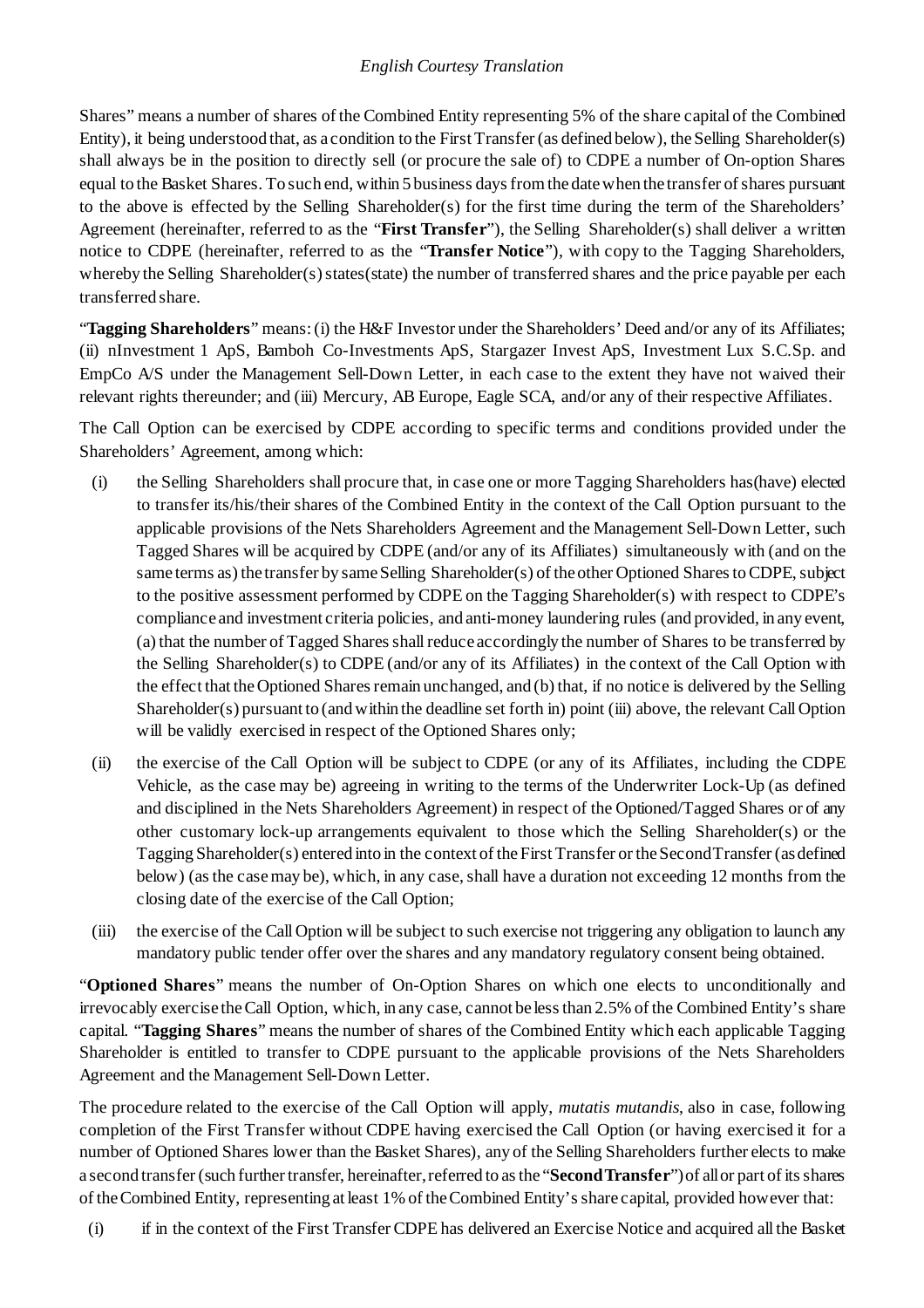Shares, then the Second (and any further) Transfer by the Selling Shareholder(s) will no longer be subject to the Call Option;

- (ii) if in the context of the First Transfer CDPE has delivered an Exercise Notice and acquired a number of Optioned Shares lower than the Basket Shares, then the On-option Shares that the Selling Shareholder(s) shall be obliged to sell (directly and/or through any Tagging Shareholders) to CDPE will be equal to the difference between the Basket Shares and the Optioned Shares actually acquired by CDPE in the context of the First Transfer (hereinafter, referred to as the "**Residual On-option Shares**");
- (iii) if in the context of the First Transfer CDPE has not delivered the relevant notice and has not acquired Optioned Shares, then the Residual On-option Shares will be equal to 2.5% of the Combined Entity's share capital;
- (iv) in the context of the Second Transfer, CDPE may decide to exercise the Call Option on all (or only part of) the Residual On-Option Shares (or on all or part of the shares of the Combined Entity representing 2.5% of the Combined Entity's share capital, as the case may be under point (ii) or (iii) above), it being understood and agreed that any subsequent transfer of shares by any of the Selling Shareholders shall no longer be subject to the Call Option.

Mercury and the AB Investors hereby undertake (i) not to promote, support and/or encourage any stake building strategy concerning the Combined Entity by industrial operators in digital payment systems or any of their subsidiaries, and (ii) not to seek, solicit or induce any offer by same operators/competitors or any of their Affiliates for the direct or indirect purchase of all of part of the shares owned by them. For the sake of clarity, it being agreed that any general discussion with such operators outside the scope of the above topics shall not breach the above undertakings.

## *5.12. Other commitments*

In the event of any specific conflict between the terms and conditions of the Shareholders' Agreement and the Other SHAs and/or the New By-Laws, as long as this Shareholders' Agreement remains in force: (i) unless otherwise provided therein, the provisions of the Shareholders' Agreement shall prevail among the Parties, and (ii) each Party shall exercise all voting and other rights and powers available to it so as to give effect to the maximum possible extent to the provisions of the Shareholders' Agreement and, if necessary, to procure (to the extent possible) any required amendment to the New By-Laws and/or the Other SHAs.

CDPE and FSIA, on one side, and Mercury and the AB Investors, on the other side, shall cause that the members of the Board of Directors of Nexi, designated, respectively, by each of them pursuant to the Shareholders' Agreement (other than the independent directors and the CEO), subject to her/his fiduciary duties, always represents their joint position in the discussion with the members of the Board of Directors of Nexi designated by CDPE and FSIA concerning the Reserved Matters.

## **It should be noted that, following the effectiveness of the Nets-Nexi Merger, under the Framework Agreement, B Agreement will not be executed and therefore, for the sake of clarity, the update of this Essential Information no longer contains details of the main contents of the shareholders' agreements provided for therein.**

## **6. Duration of the Shareholders' Provisions**

The Framework Agreement – attached to which are the A Agreement and the B Agreement – has been executed on February 11, 2021 and amended on May 18, 2021.

The Framework Agreement is effective from the date of its execution and does not provide for a duration term, remaining anyhow subject to the provisions of art. 123 of the CFA. The shareholders' agreements contained in the Framework Agreement and subject of this notice shall in any event cease to be effective as of the Effective Date.

The Framework Agreement also provides that if the parties decide not to implement the Transaction, all